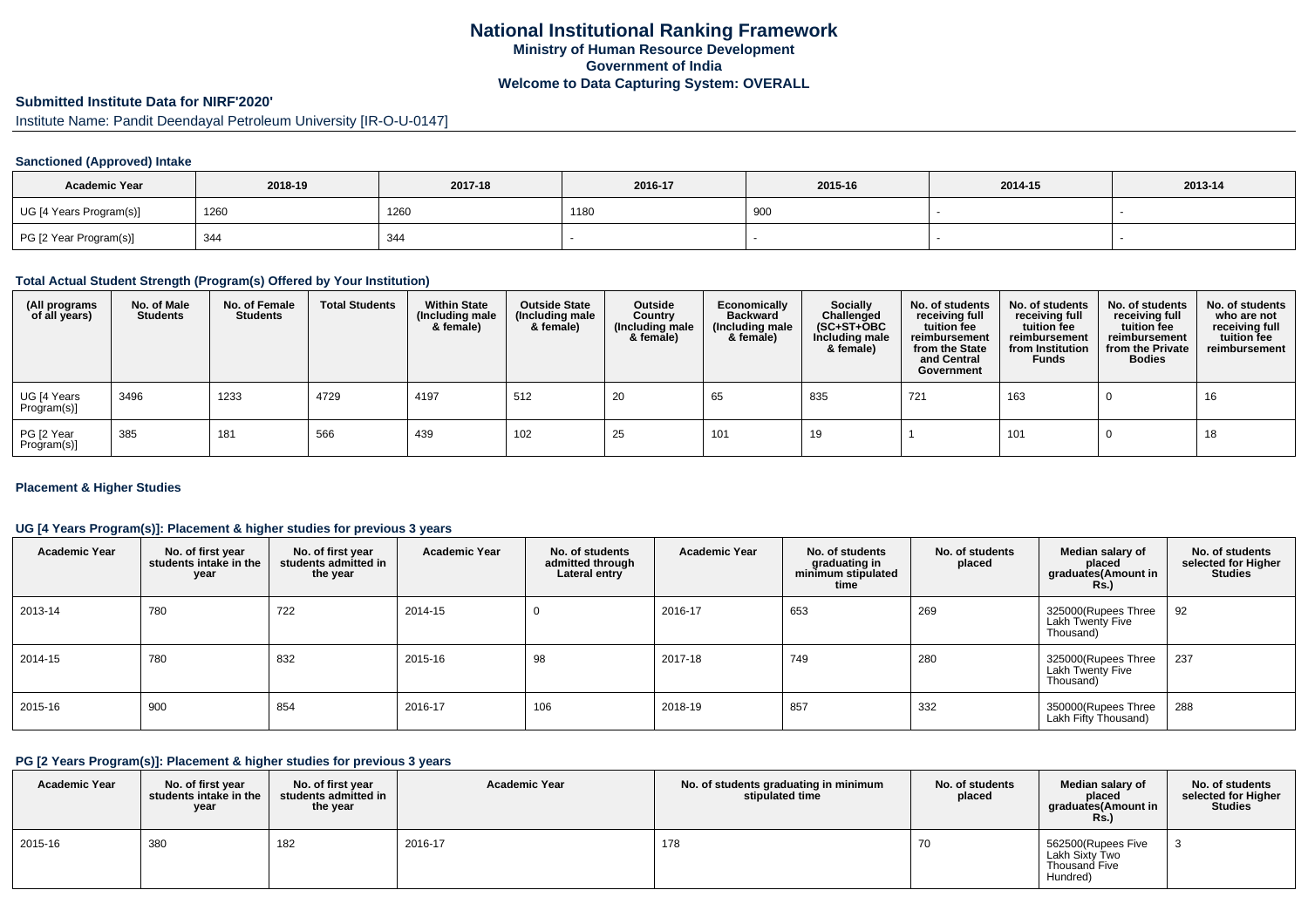| $ 2016-17$  | 40C | 240 | 2017-18      | 240 | 110 | 600000(Rupees Six<br>Lakh)                          |  |
|-------------|-----|-----|--------------|-----|-----|-----------------------------------------------------|--|
| $2017 - 18$ | 344 | 254 | 2018-19<br>. | 248 | 150 | 525000(Rupees Five<br>Lakh Twenty Five<br>Thousand) |  |

#### **Ph.D Student Details**

| Ph.D (Student pursuing doctoral program till 2017-18; Students admitted in the academic year 2018-19 should not be entered here.) |         |                                                            |         |  |  |  |
|-----------------------------------------------------------------------------------------------------------------------------------|---------|------------------------------------------------------------|---------|--|--|--|
| <b>Total Students</b>                                                                                                             |         |                                                            |         |  |  |  |
| Full Time<br>50                                                                                                                   |         |                                                            |         |  |  |  |
| Part Time                                                                                                                         |         | 113                                                        |         |  |  |  |
|                                                                                                                                   |         | No. of Ph.D students graduated (including Integrated Ph.D) |         |  |  |  |
|                                                                                                                                   | 2018-19 | 2017-18                                                    | 2016-17 |  |  |  |
| Full Time                                                                                                                         |         |                                                            |         |  |  |  |
| Part Time                                                                                                                         |         |                                                            |         |  |  |  |

## **Financial Resources: Utilised Amount for the Capital expenditure for previous 3 years**

| Academic Year                                                                                        | 2018-19                                                                                   | 2017-18                                                                                      | 2016-17                                                                                         |  |  |  |  |
|------------------------------------------------------------------------------------------------------|-------------------------------------------------------------------------------------------|----------------------------------------------------------------------------------------------|-------------------------------------------------------------------------------------------------|--|--|--|--|
|                                                                                                      | <b>Utilised Amount</b>                                                                    | <b>Utilised Amount</b>                                                                       | <b>Utilised Amount</b>                                                                          |  |  |  |  |
| Annual Capital Expenditure on Academic Activities and Resources (excluding expenditure on buildings) |                                                                                           |                                                                                              |                                                                                                 |  |  |  |  |
| Library                                                                                              | 3271919 (Rupees Thirty Two Lakh Seventy One Thousand<br>Nine Hundred Nineteen)            | 3428098 (Rupees Thirty Four Lakh Twenty Eight Thousand<br>Ninety Eight)                      | 3893706 (Rupees Thirty Eight Lakh Ninety Three Thousand<br>Seven Hundred Six)                   |  |  |  |  |
| New Equipment for Laboratories                                                                       | 55837407 (Rupees Five Crore Fifty Eight Lakh Thirty Seven<br>Thousand Four Hundred Seven) | 24429009 (Rupees Two Crore Forty Four Lakh Twenty Nine<br>Thousand Nine)                     | 99939519 (Rupees Nine Crore Ninety Nine Lakh Thirty Nine<br>Thousand Five Hundred Nineteen)     |  |  |  |  |
| <b>Engineering Workshops</b>                                                                         | 0 (Zero)                                                                                  | 0 (Zero)                                                                                     | 0 (Zero)                                                                                        |  |  |  |  |
| Other expenditure on creation of Capital Assets (excluding<br>expenditure on Land and Building)      | 61667675 (Rupees Six Crore Sixteen Lakh Sixty Seven<br>Thousand Six Hundred Seventy Five) | 73195319 (Rupees Seven Crore Thirty One Lakh Ninety Five<br>Thousand Three Hundred Nineteen) | 53875852 (Rupees Five Crore Thirty Eight Lakh Seventy Five<br>Thousand Eight Hundred Fifty Two) |  |  |  |  |

## **Financial Resources: Utilised Amount for the Operational expenditure for previous 3 years**

| <b>Academic Year</b>                                                                                                                                                                            | 2018-19                                                                                           | 2017-18                                                                                      | 2016-17                                                                                            |  |  |  |  |  |
|-------------------------------------------------------------------------------------------------------------------------------------------------------------------------------------------------|---------------------------------------------------------------------------------------------------|----------------------------------------------------------------------------------------------|----------------------------------------------------------------------------------------------------|--|--|--|--|--|
|                                                                                                                                                                                                 | <b>Utilised Amount</b>                                                                            | <b>Utilised Amount</b>                                                                       | <b>Utilised Amount</b>                                                                             |  |  |  |  |  |
| <b>Annual Operational Expenditure</b>                                                                                                                                                           |                                                                                                   |                                                                                              |                                                                                                    |  |  |  |  |  |
| Salaries (Teaching and Non Teaching staff)                                                                                                                                                      | 500724216 (Rupees Fifty Crore Seven Lakh Twenty Four<br>Thousand Two Hundred Sixteen)             | 431187507 (Rupees Forty Three Crore Eleven Lakh Eighty<br>Seven Thousand Five Hundred Seven) | 396294000 (Rupees Thirty Nine Crore Sixty Two Lakh Ninety<br>Four Thousand)                        |  |  |  |  |  |
| Maintenance of Academic Infrastructure or consumables and<br>other running expenditures (excluding maintenance of hostels<br>and allied services, rent of the building, depreciation cost, etc) | 384550533 (Rupees Thirty Eight Crore Forty Five Lakh Fifty<br>Thousand Five Hundred Thirty Three) | 330540576 (Rupees Thirty Three Crore Five Lakh Forty<br>Thousand Five Hundred Seventy Six)   | 271596467 (Rupees Twenty Seven Crore Fifteen Lakh Ninety<br>Six Thousand Four Hundred Sixty Seven) |  |  |  |  |  |
| Seminars/Conferences/Workshops                                                                                                                                                                  | 13343594 (Rupees One Crore Thirty Three Lakh Forty Three<br>Thousand Five Hundred Ninety Four)    | 2509124 (Rupees Twenty Five Lakh Nine Thousand One<br>Hundred Twenty Four)                   | 1337568 (Rupees Thirteen Lakh Thirty Seven Thousand Five<br>Hundred Sixty Eight)                   |  |  |  |  |  |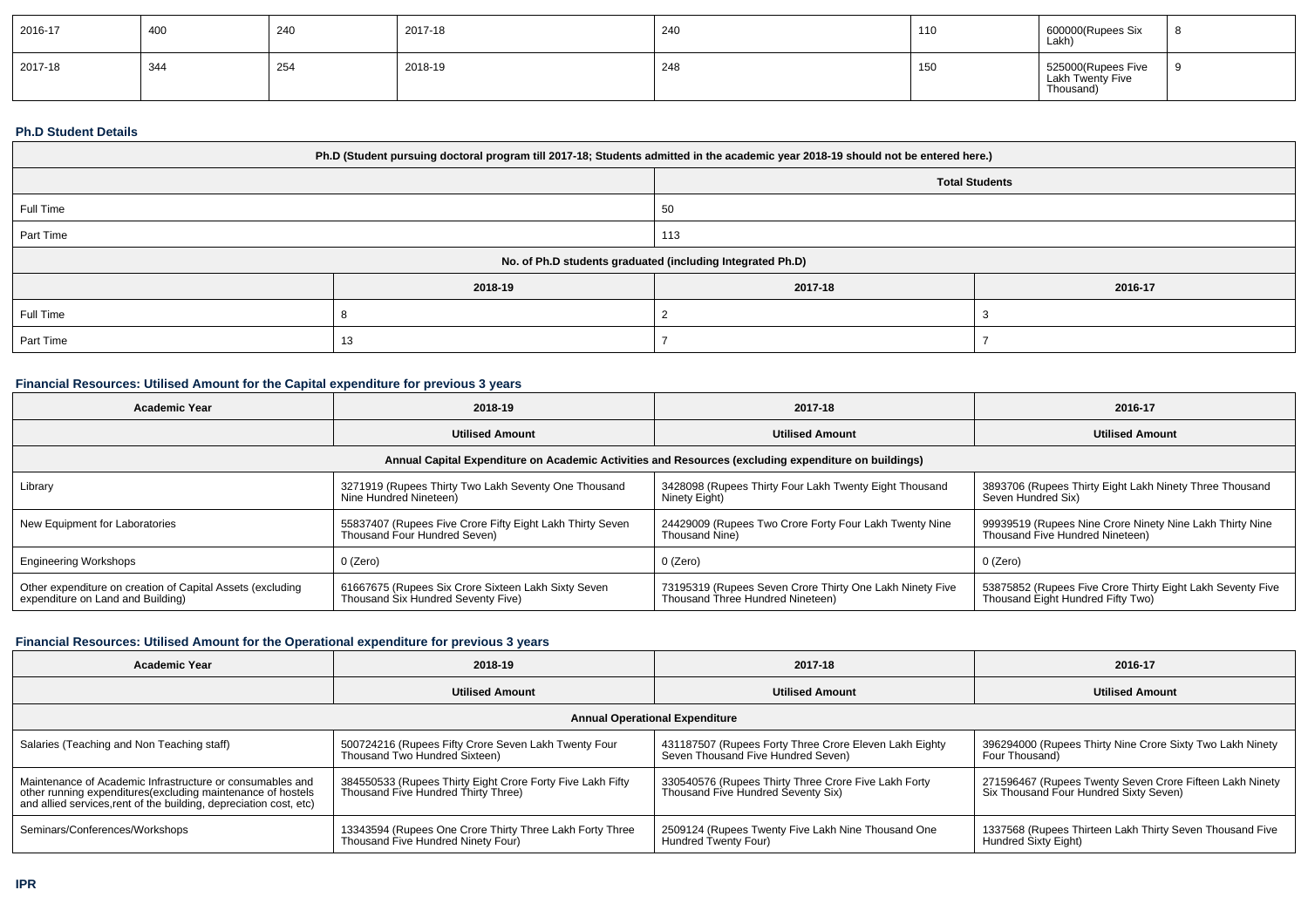| Calendar year            | 2018 | 2017 | 2016 |
|--------------------------|------|------|------|
| No. of Patents Published |      |      |      |
| No. of Patents Granted   |      |      |      |

## **Sponsored Research Details**

| <b>Financial Year</b>                    | 2018-19                                                                    | 2017-18                                | 2016-17                                                                  |
|------------------------------------------|----------------------------------------------------------------------------|----------------------------------------|--------------------------------------------------------------------------|
| Total no. of Sponsored Projects          | -36                                                                        |                                        | 10                                                                       |
| Total no. of Funding Agencies            |                                                                            |                                        |                                                                          |
| Total Amount Received (Amount in Rupees) | 69892910                                                                   | 20606000                               | 11220558                                                                 |
| Amount Received in Words                 | Rupees Six Crore Ninety Eight Lakh Ninety Two Thousand<br>Nine Hundred Ten | Rupees Two Crore Six Lakh Six Thousand | Rupees One Crore Twelve Lakh Twenty Thousand Five<br>Hundred Fifty Eight |

## **Consultancy Project Details**

| <b>Financial Year</b>                    | 2018-19                                                                           | 2017-18                                                 | 2016-17                                                             |
|------------------------------------------|-----------------------------------------------------------------------------------|---------------------------------------------------------|---------------------------------------------------------------------|
| Total no. of Consultancy Projects        | 30                                                                                |                                                         |                                                                     |
| Total no. of Client Organizations        |                                                                                   |                                                         |                                                                     |
| Total Amount Received (Amount in Rupees) | 11024957                                                                          | 4588032                                                 | 1852534                                                             |
| Amount Received in Words                 | Rupees One Crore Ten Lakh Twenty Four Thousand Nine<br><b>Hundred Fifty Seven</b> | Rupees Forty Five Lakh Eighty Eight Thousand Thirty Two | Rupees Eighteen Lakh Fifty Two Thousand Five Hundred<br>Thirty Four |

## **Executive Development Program/Management Development Programs**

| <b>Financial Year</b>                                                             | 2018-19                                | 2017-18                                | 2016-17                                                                   |
|-----------------------------------------------------------------------------------|----------------------------------------|----------------------------------------|---------------------------------------------------------------------------|
| Total no. of Executive Development Programs/ Management<br>Development Programs   |                                        |                                        |                                                                           |
| Total no. of Participants                                                         |                                        |                                        |                                                                           |
| Total Annual Earnings (Amount in Rupees)(Excluding Lodging<br>& Boarding Charges) | 2120000                                | 2450000                                | 2221720                                                                   |
| Total Annual Earnings in Words                                                    | Rupees Twenty One Lakh Twenty Thousand | Rupees Twenty Four Lakh Fifty Thousand | Rupees Twenty Two Lakh Twenty One Thousand Seven<br><b>Hundred Twenty</b> |

## **PCS Facilities: Facilities of physically challenged students**

| 1. Do your institution buildings have Lifts/Ramps?                                                                                                        | Yes, more than 80% of the buildings |
|-----------------------------------------------------------------------------------------------------------------------------------------------------------|-------------------------------------|
| 2. Do your institution have provision for walking aids, includingwheelchairs and transportation from one building to another for<br>handicapped students? | Yes                                 |
| 3. Do your institution buildings have specially designed toilets for handicapped students?                                                                | Yes, more than 80% of the buildings |

#### **Awards Details**

| 1. How many faculty member of your institution have received highly reputed national/international awards/recognition from central<br>aovernment agencies in the previous academic vear 2018-19 |  |
|-------------------------------------------------------------------------------------------------------------------------------------------------------------------------------------------------|--|
|-------------------------------------------------------------------------------------------------------------------------------------------------------------------------------------------------|--|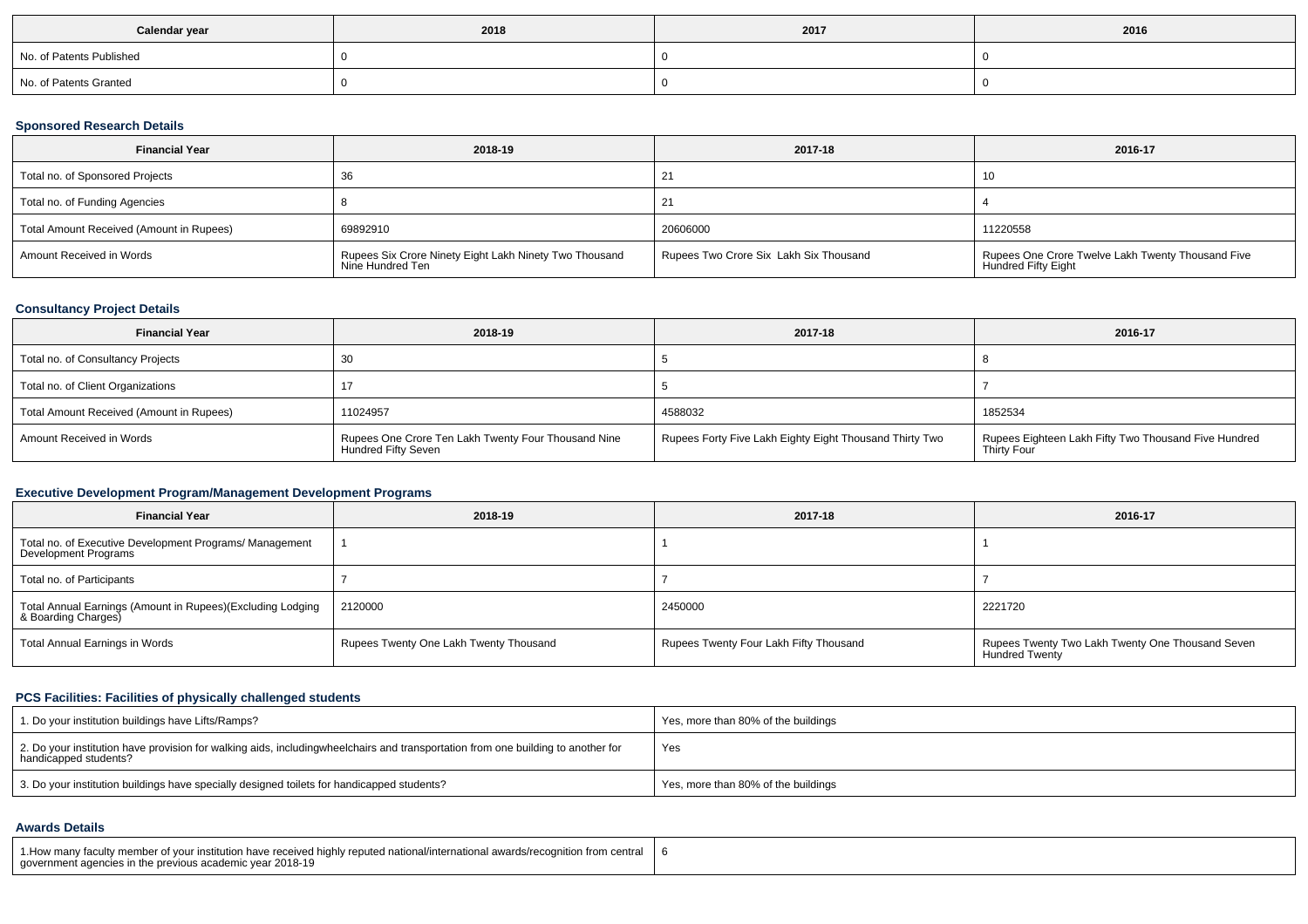| Srno           | Name of the Faculty                        | Name of the Award                                                                                                 | <b>Name of the Central</b><br>government<br>agency/international<br>agencies from where<br>award has been<br>received | Address of the<br>Agency giving award                                                                     | <b>Contact Email ID of</b><br>the Agency                                                                | Year of receiving<br>award               | Email ID of the<br>faculty          | Contact no. of the<br>faculty      | Is it<br>Fellowship?(Yes/No)  |  |
|----------------|--------------------------------------------|-------------------------------------------------------------------------------------------------------------------|-----------------------------------------------------------------------------------------------------------------------|-----------------------------------------------------------------------------------------------------------|---------------------------------------------------------------------------------------------------------|------------------------------------------|-------------------------------------|------------------------------------|-------------------------------|--|
| $\mathbf{1}$   | ANANTHA SINGHTS                            | SPOC for SWAYAM<br><b>NPTEL Local Chapter</b>                                                                     | <b>NPTEL</b>                                                                                                          | NPTEL, IC & SR<br>Building, 3rd floor, IIT<br>Madras - 600036                                             | support@nptel.iitm.ac.i<br>n.                                                                           | 2019                                     | anantha.singh@sot.pd<br>pu.ac.in    | 8758790511                         | No                            |  |
| $\overline{2}$ | UTTAM KUMAR BHUI                           | Summit Level Student<br><b>Chapter Faculty</b><br>mentor Award                                                    | Society of Exploration<br><b>Geophysicist</b>                                                                         | 8801 S. Yale Ave.<br>Suite 500 Tulsa, OK<br>74137, USA                                                    | members@seg.org                                                                                         | 2018                                     | Uttam.bhui@spt.pdpu.<br>ac.in       | 9426330369                         | No                            |  |
| $\mathbf{3}$   | <b>KIRAN BHASKAR</b><br><b>MYSORE</b>      | Best paper award at<br>International<br>Conference on<br>Emerging<br>Technologies in<br>Mechanical<br>Engineering | Korean Society of<br><b>Mechanical Engineers</b>                                                                      | #702 KSTC New Bldg,<br>22 7-gil, Teheran-ro,<br>Gangnam-gu, Seoul<br>06130, Korea                         | ksme@ksme.or.kr                                                                                         | 2018                                     | MB.Kiran@sot.pdpu.ac<br>.in         | 9845688950                         | No                            |  |
| $\overline{4}$ | NEETA AVTAR<br>KHURANA                     | <b>Bharat Vikas Award</b>                                                                                         | Institute of self<br>Reliance                                                                                         | 103/B, HIG, BDA,<br>DUPLEX.<br>BARAMUNDA,<br><b>BHUBANESWAR -</b><br>751003, ODISHA                       | bharatvikasaward@isri<br>ndia.co.in                                                                     | 2018                                     | neeta.khurana@sls.pd<br>pu.ac.in    | 9825234042                         | No                            |  |
| 5              | Sitakanta Mishra                           | Inspiring green<br><b>Educator Award</b>                                                                          | Institute of self<br>Reliance                                                                                         | 103/B, HIG, BDA,<br>DUPLEX.<br>BARAMUNDA,<br><b>BHUBANESWAR -</b><br>751003, ODISHA                       | bharatvikasaward@isri<br>ndia.co.in                                                                     | 2018                                     | sitakanta.mishra@sls.p<br>dpu.ac.in | 9717155448                         | <b>No</b>                     |  |
| 6              | Ritu Sharma                                | <b>Inspiring Green</b><br><b>Educator Award</b>                                                                   | Institute of self<br>Reliance                                                                                         | 103/B, HIG, BDA,<br>DUPLEX,<br>BARAMUNDA,<br>BHUBANESWAR -<br>751003, ODISHA                              | bharatvikasaward@isri<br>ndia.co.in                                                                     | 2018                                     | ritu.sharma@sls.pdpu.<br>ac.in      | 9377702686                         | No                            |  |
|                |                                            |                                                                                                                   | 2. How many students of your institution have won international awards in the previous academic year 2018-19          |                                                                                                           | 3                                                                                                       |                                          |                                     |                                    |                               |  |
| Srno           | Name of the<br>Student/Name of the<br>Team | <b>Enrolment Number</b>                                                                                           | Name of the Award                                                                                                     | Name of International<br><b>Institution/Organisati</b><br>on from where the<br>award has been<br>received | Address of the<br>Agency giving award                                                                   | <b>Contact Email ID of</b><br>the Agency | Year of receiving<br>award          | Email ID of the<br>faculty         | Contact no. of the<br>faculty |  |
| $\mathbf{1}$   | Prayushi Faldu                             | 16BIT042                                                                                                          | <b>Best Presentation</b><br>award                                                                                     | <b>IEEE Fourth</b><br>International<br>Conference on<br>Computer and<br>Communication<br>Systems          | Nanyang<br>Technological<br>University, Singapore                                                       | icccs2020@academic.<br>net               | 2019                                | prayushi.fict16@sot.pd<br>pu.ac.in | 9825902072                    |  |
| 2              | Varalikaa Paul                             | 16BME120                                                                                                          | <b>Best Delegate</b><br>UNWTO COUNCIL                                                                                 | <b>BALI ASIA</b><br><b>INTERNATIONAL</b><br><b>MODEL</b>                                                  | International Global<br>Network, Jl. Tole<br>Iskandar No. 19A.<br>Sukmajaya, Depok.<br>16412.           | info@balimodelunitedn<br>ations.org      | 2019                                | paul.vmc16@sot.pdpu.<br>ac.in      | 9979850339                    |  |
| $\mathbf{3}$   | Ritwika Verma                              | 16BLS093                                                                                                          | Global UGRAD<br>Scholarship                                                                                           | US Department of<br>State Scholarship                                                                     | Global Undergraduate<br>exchange programme<br>1015 15th street NW,<br>7th floor, Washington<br>DC 20015 | amy.fisher@worldlearn<br>ing.org         | 2019                                | ritwika.vbb16@sls.pdp<br>u.ac.in   | 9662820383                    |  |

**Accreditation**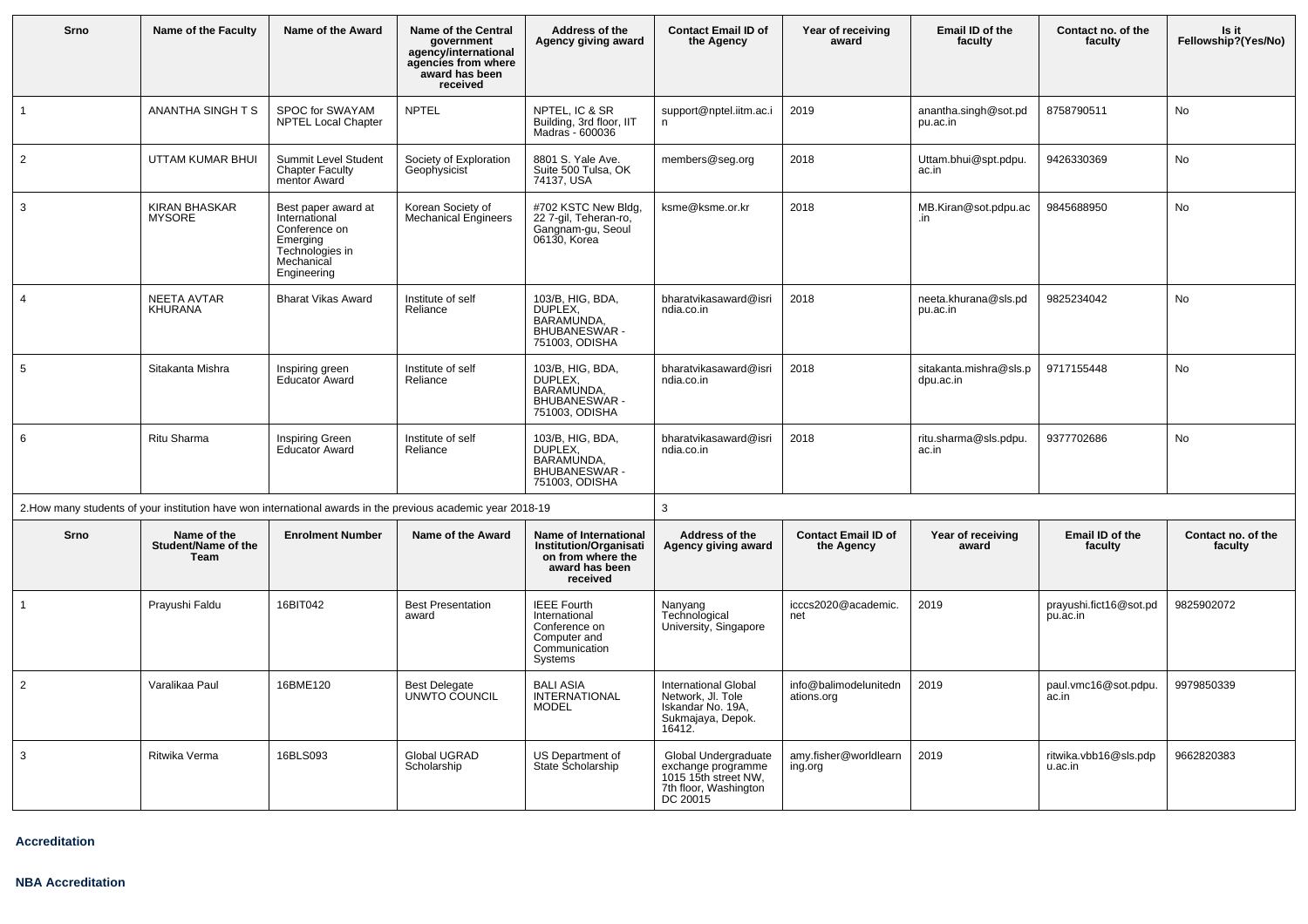| 1. Does your institute have a valid NBA Accreditation? |                                                                                            | <b>YES</b>                    |                             |  |  |  |
|--------------------------------------------------------|--------------------------------------------------------------------------------------------|-------------------------------|-----------------------------|--|--|--|
|                                                        | Total number of programs (whose two batches have passed out) in the institution/department | Number of programs accredited |                             |  |  |  |
|                                                        |                                                                                            |                               |                             |  |  |  |
| Name of the accredited program                         | Valid from                                                                                 | Valid upto                    | <b>Accreditation Status</b> |  |  |  |
| <b>UG Mechanical Engineering</b>                       | 01-07-2019                                                                                 | 30-06-2022                    | Accredited for 3 years      |  |  |  |

#### **NAAC Accreditation**

| <sup>1</sup> 1. Does your institute have a valid NAAC Accreditation? |            | <b>YES</b>                |      |  |  |  |
|----------------------------------------------------------------------|------------|---------------------------|------|--|--|--|
| Valid from                                                           |            | <b>CGPA</b><br>Valid upto |      |  |  |  |
| 16-12-2016                                                           | 15-12-2021 |                           | 3.39 |  |  |  |

## **ICAR Accreditation**

| es your institute have a valid ICAR Accreditation?<br>ിറല | NC. |
|-----------------------------------------------------------|-----|
|-----------------------------------------------------------|-----|

extending the contract of the contract of the contract of the contract of the contract of the contract of the contract of the contract of the contract of the contract of the contract of the contract of the contract of the

#### **Village Adoption**

Have your institute adopted any village under Unnat Bharat Scheme?

### **Faculty Details**

| Srno           | Name                                                  | Age | Designation                                         | Gender | Qualification | <b>Experience (In</b><br>Months) | <b>Is Associated</b><br><b>Last Year</b> | Currently<br>working with<br>institution? | <b>Joining Date</b> | <b>Leaving Date</b>      | <b>Association type</b> |
|----------------|-------------------------------------------------------|-----|-----------------------------------------------------|--------|---------------|----------------------------------|------------------------------------------|-------------------------------------------|---------------------|--------------------------|-------------------------|
| $\overline{1}$ | <b>TRIVEDI NIYATI</b>                                 | 37  | Assistant<br>Professor                              | Female | Ph.D          | 120                              | Yes                                      | Yes                                       | 01-10-2009          | $\overline{\phantom{a}}$ | Regular                 |
| 2              | <b>NEETA AVTAR</b><br><b>KHURANA</b>                  | 46  | Assistant<br>Professor                              | Female | Ph.D          | 272                              | Yes                                      | Yes                                       | 04-06-2010          | $\overline{a}$           | Regular                 |
| 3              | <b>MANOJKUMAR</b>                                     | 42  | Associate<br>Professor                              | Male   | Ph.D          | 171                              | Yes                                      | Yes                                       | 12-03-2009          | $\sim$                   | Regular                 |
| $\overline{4}$ | <b>NIGAM</b><br>JANARDANBHAI<br><b>DAVE</b>           | 47  | Dean / Principal /<br>Director / Vice<br>Chancellor | Male   | Ph.D          | 296                              | Yes                                      | Yes                                       | 05-06-2008          | $\sim$                   | Regular                 |
| 5              | <b>RITU SHARMA</b>                                    | 37  | Associate<br>Professor                              | Female | Ph.D          | 197                              | Yes                                      | Yes                                       | 12-09-2012          | $\sim$                   | Regular                 |
| 6              | <b>URMI DAVE</b>                                      | 44  | Assistant<br>Professor                              | Female | Ph.D          | 144                              | Yes                                      | Yes                                       | 06-09-2010          | $\overline{\phantom{a}}$ | Regular                 |
| $\overline{7}$ | <b>ASHVIN DAVE</b>                                    | 61  | Professor                                           | Male   | Ph.D          | 346                              | Yes                                      | Yes                                       | 31-07-2013          | $\overline{\phantom{a}}$ | Regular                 |
| 8              | <b>DIVI SRIRAM</b>                                    | 35  | Assistant<br>Professor                              | Male   | Ph.D          | 120                              | Yes                                      | Yes                                       | 02-09-2013          | $\sim$                   | Regular                 |
| 9              | SHOBHIT NIGAM                                         | 36  | Assistant<br>Professor                              | Male   | Ph.D          | 88                               | Yes                                      | Yes                                       | 10-06-2013          | $\sim$                   | Regular                 |
| 10             | <b>MYNAMPATI</b><br><b>VENKAT RAM</b><br><b>REDDY</b> | 38  | Assistant<br>Professor                              | Male   | Ph.D          | 160                              | Yes                                      | Yes                                       | 13-07-2015          | $\sim$                   | Regular                 |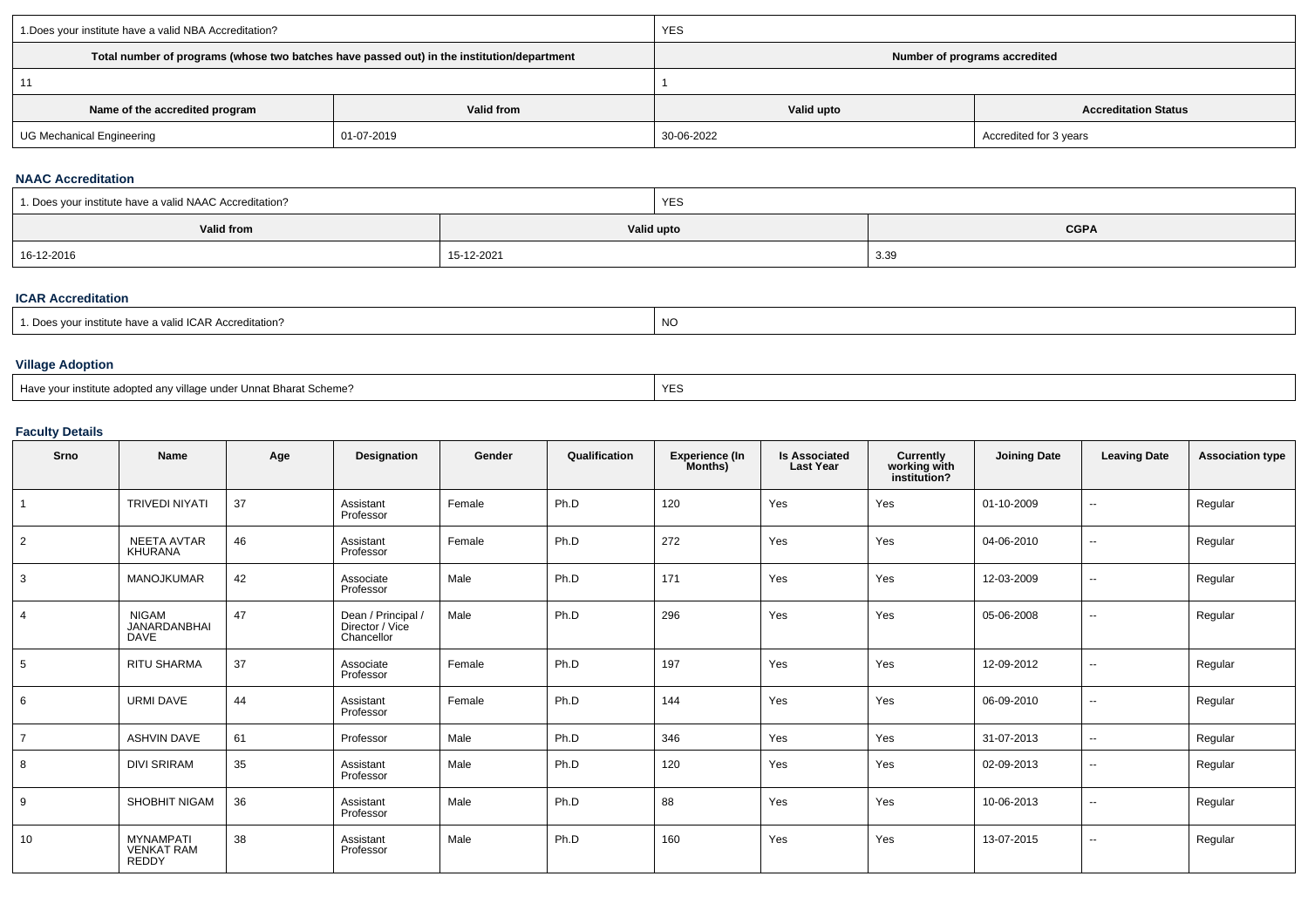| 11     | <b>SITAKANTA</b><br><b>MISHRA</b>     | 43     | Assistant<br>Professor | Male   | Ph.D       | 162 | Yes | Yes | 15-07-2015 | $\sim$                   | Regular  |
|--------|---------------------------------------|--------|------------------------|--------|------------|-----|-----|-----|------------|--------------------------|----------|
| 12     | PRADEEP<br>KUMAR MALLIK               | 52     | Professor              | Male   | Ph.D       | 324 | Yes | Yes | 21-08-2015 | --                       | Regular  |
| 13     | <b>MANOJ KUMAR</b><br><b>SAHOO</b>    | 44     | Assistant<br>Professor | Male   | M.A        | 254 | Yes | Yes | 01-02-2016 | $\overline{\phantom{a}}$ | Regular  |
| 14     | NAUSHEEN<br><b>NIZAMI</b>             | 35     | Assistant<br>Professor | Female | Ph.D       | 72  | Yes | Yes | 22-02-2016 | $\sim$                   | Regular  |
| 15     | <b>VENKATA</b><br>KRISHNAN            | 39     | Assistant<br>Professor | Male   | Ph.D       | 60  | Yes | Yes | 02-03-2015 | ш.                       | Regular  |
| 16     | <b>HARMIK</b><br>VAISHNAV             | 46     | Associate<br>Professor | Male   | Ph.D       | 254 | Yes | Yes | 28-04-2016 | $\overline{\phantom{a}}$ | Regular  |
| 17     | <b>ASHISH JOSHI</b>                   | 43     | Associate<br>Professor | Male   | Ph.D       | 243 | Yes | Yes | 15-11-2016 | ш.                       | Regular  |
| 18     | <b>ASHVIN</b><br><b>PARWANI</b>       | 35     | Other                  | Male   | Ph.D       | 60  | Yes | Yes | 23-07-2018 | $\overline{\phantom{a}}$ | Visiting |
| 19     | <b>NEETA SINHA</b>                    | 52     | Assistant<br>Professor | Female | Ph.D       | 358 | Yes | Yes | 15-07-2013 | --                       | Regular  |
| 20     | ANURAG KUMAR<br>SRIVASTAVA            | 38     | Assistant<br>Professor | Male   | Ph.D       | 96  | Yes | Yes | 08-08-2011 | $\overline{\phantom{a}}$ | Regular  |
| 21     | PRASHANTA<br>CHANDRA<br><b>PANDA</b>  | 48     | Associate<br>Professor | Male   | Ph.D       | 210 | Yes | Yes | 13-10-2010 | --                       | Regular  |
| 22     | <b>SANJAY KUMAR</b><br><b>PRADHAN</b> | 43     | Assistant<br>Professor | Male   | Ph.D       | 175 | Yes | Yes | 21-06-2010 | --                       | Regular  |
| 23     | SUPRIYA S PAL                         | 33     | Assistant<br>Professor | Female | Ph.D       | 132 | Yes | Yes | 16-07-2012 | --                       | Regular  |
| 24     | <b>CHAITANYA</b><br>VYAS              | 37     | Assistant<br>Professor | Male   | Ph.D       | 103 | Yes | Yes | 04-07-2013 | --                       | Regular  |
| 25     | <b>TEJAS NIRANJAN</b><br>DAVE         | 43     | Associate<br>Professor | Male   | Ph.D       | 245 | Yes | Yes | 07-10-2014 | --                       | Regular  |
| 26     | <b>RITU SAHNI</b>                     | 38     | Other                  | Female | Ph.D       | 104 | Yes | Yes | 23-07-2018 | --                       | Visiting |
| 27     | Mumukshu Trivedi                      | 29     | Other                  | Male   | M.Sc.      | 72  | Yes | Yes | 23-07-2018 | $\overline{\phantom{a}}$ | Visiting |
| 28     | Hemixa Patel                          | 26     | Other                  | Female | M. Phil    | 21  | Yes | Yes | 23-07-2018 | $\sim$                   | Visiting |
| 29     | Taronish Pastakia                     | 25     | Other                  | Male   | CA         | 48  | Yes | Yes | 23-07-2018 | --                       | Visiting |
| 30     | Soaeb Modasiya                        | 35     | Other                  | Male   | Ph.D       | 102 | Yes | Yes | 23-07-2018 | --                       | Visiting |
| 31     | Vinod Vergese                         | 36     | Other                  | Male   | <b>MBA</b> | 172 | Yes | Yes | 23-07-2018 | $\sim$                   | Visiting |
| $32\,$ | Abhinav Mehta                         | $30\,$ | Other                  | Male   | M. Phil    | 102 | Yes | Yes | 23-07-2018 | ٠.                       | Visiting |
| 33     | Shilpa<br>Parasuramparia              | 47     | Other                  | Female | M.A        | 72  | Yes | Yes | 23-07-2018 | ٠.                       | Visiting |
| 34     | Lavanya Trivedi                       | 36     | Other                  | Female | Ph.D       | 120 | Yes | Yes | 23-07-2018 | ω,                       | Visiting |
| 35     | <b>Brijen Mehta</b>                   | 64     | Other                  | Male   | M. Phil    | 444 | Yes | Yes | 23-07-2018 | $\overline{\phantom{a}}$ | Visiting |
| 36     | Sarvar V Sherry<br>Chand              | 65     | Other                  | Female | Ph.D       | 432 | Yes | Yes | 23-07-2018 | $\overline{\phantom{a}}$ | Visiting |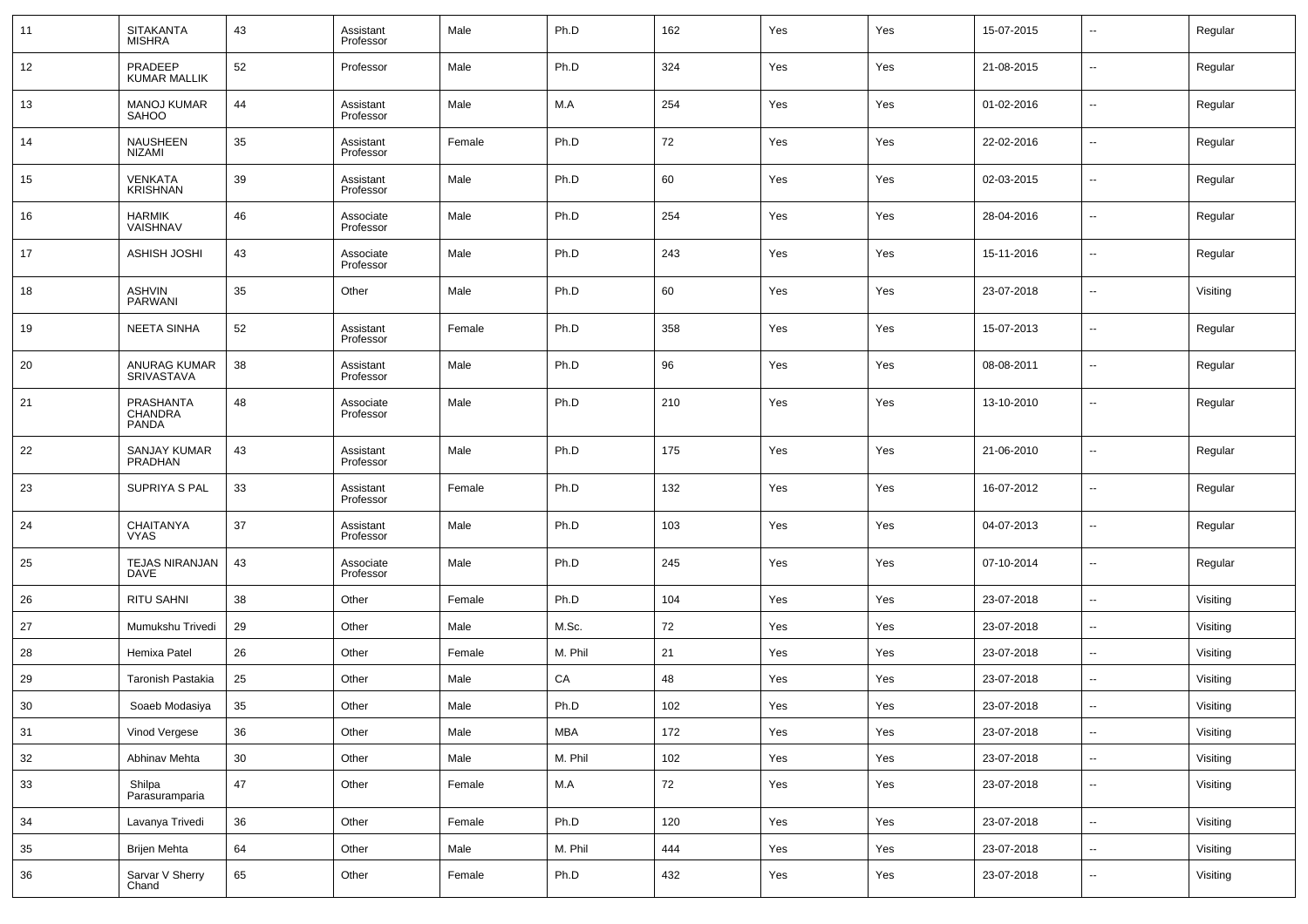| 37 | Shwetal Shah                               | 33 | Other                  | Female | Ph.D       | 134 | Yes | Yes | 23-07-2018 | --                       | Visiting |
|----|--------------------------------------------|----|------------------------|--------|------------|-----|-----|-----|------------|--------------------------|----------|
| 38 | <b>Gopal Maliwal</b>                       | 35 | Other                  | Male   | M.COM      | 156 | Yes | Yes | 23-07-2018 | --                       | Visiting |
| 39 | Susan Vivien<br>George                     | 38 | Other                  | Female | Ph.D       | 75  | Yes | Yes | 23-07-2018 | н.                       | Visiting |
| 40 | Jignasa Shukla                             | 34 | Other                  | Female | B.A        | 51  | Yes | Yes | 23-07-2018 | $\ddotsc$                | Visiting |
| 41 | Riva Patel                                 | 28 | Other                  | Female | M.A        | 54  | Yes | Yes | 23-07-2018 | $\sim$                   | Visiting |
| 42 | Kamlesh Udasi                              | 52 | Other                  | Male   | M. Phil    | 124 | Yes | Yes | 23-07-2018 | $\sim$                   | Visiting |
| 43 | Devanshi D Dave                            | 28 | Other                  | Female | Ph.D       | 24  | Yes | Yes | 23-07-2018 | $\overline{\phantom{a}}$ | Visiting |
| 44 | Purvin Mariyankari                         | 38 | Other                  | Male   | MBA        | 81  | Yes | Yes | 23-07-2018 | $\ddot{\phantom{1}}$     | Visiting |
| 45 | Milan Bhambhani                            | 29 | Other                  | Male   | CA         | 72  | Yes | Yes | 23-07-2018 | $\sim$                   | Visiting |
| 46 | Amit Mehta                                 | 38 | Other                  | Male   | <b>MBA</b> | 60  | Yes | Yes | 23-07-2018 | $\ddotsc$                | Visiting |
| 47 | <b>MEENA BILGI</b>                         | 61 | Other                  | Female | Ph.D       | 191 | Yes | Yes | 23-07-2018 | н.                       | Visiting |
| 48 | NISHA VYAS                                 | 34 | Other                  | Female | M. Phil    | 42  | Yes | Yes | 23-07-2018 | --                       | Visiting |
| 49 | <b>ABHINAV</b><br><b>KAPADIA</b>           | 39 | Other                  | Male   | <b>CFA</b> | 200 | Yes | Yes | 02-05-2014 | $\sim$                   | Regular  |
| 50 | <b>BHARTI SAINI</b>                        | 31 | Assistant<br>Professor | Male   | Ph.D       | 84  | Yes | Yes | 04-06-2013 | $\overline{\phantom{a}}$ | Regular  |
| 51 | <b>INDRAJIT</b><br>MUKHOPADHYA             | 52 | Professor              | Male   | Ph.D       | 350 | Yes | Yes | 17-02-2011 | $\sim$                   | Regular  |
| 52 | MILANKUMAR<br><b>DILIPBHAI BHATT</b>       | 39 | Assistant<br>Professor | Male   | Ph.D       | 132 | Yes | Yes | 22-08-2016 | --                       | Regular  |
| 53 | <b>RAJIB</b><br>BANDYOPADHYA<br>Y          | 49 | Professor              | Male   | Ph.D       | 250 | Yes | Yes | 18-10-2010 | $\ddotsc$                | Regular  |
| 54 | SUVERNA<br>TRIVEDI                         | 28 | Assistant<br>Professor | Female | Ph.D       | 12  | Yes | Yes | 02-07-2018 | $\overline{\phantom{a}}$ | Regular  |
| 55 | <b>ABHISHEK</b><br><b>KUMAR</b>            | 45 | Assistant<br>Professor | Male   | Ph.D       | 180 | Yes | Yes | 13-05-2013 | $\sim$                   | Regular  |
| 56 | BHASHA<br>HARSHAL<br>VACHHARAJANI          | 36 | Assistant<br>Professor | Female | Ph.D       | 130 | Yes | Yes | 24-06-2013 | $\overline{\phantom{a}}$ | Regular  |
| 57 | JANARDHAN<br>VISHTAPALLI                   | 35 | Assistant<br>Professor | Male   | Ph.D       | 21  | Yes | No  | 04-06-2018 | 20-06-2019               | Regular  |
| 58 | N MADHAVAN                                 | 51 | Assistant<br>Professor | Male   | Ph.D       | 288 | Yes | Yes | 29-09-2010 | $\sim$                   | Regular  |
| 59 | Rajnikant Patel                            | 78 | Assistant<br>Professor | Male   | <b>MBA</b> | 624 | Yes | Yes | 20-08-2018 | $\overline{\phantom{a}}$ | Visiting |
| 60 | SWAPNIL ASHOK<br><b>DHARASKAR</b>          | 33 | Assistant<br>Professor | Male   | Ph.D       | 84  | Yes | Yes | 14-12-2016 | $\sim$                   | Regular  |
| 61 | <b>ABHIJIT</b><br><b>DILIPKUMAR</b><br>RAY | 44 | Associate<br>Professor | Male   | Ph.D       | 224 | Yes | Yes | 14-06-2007 | $\overline{\phantom{a}}$ | Regular  |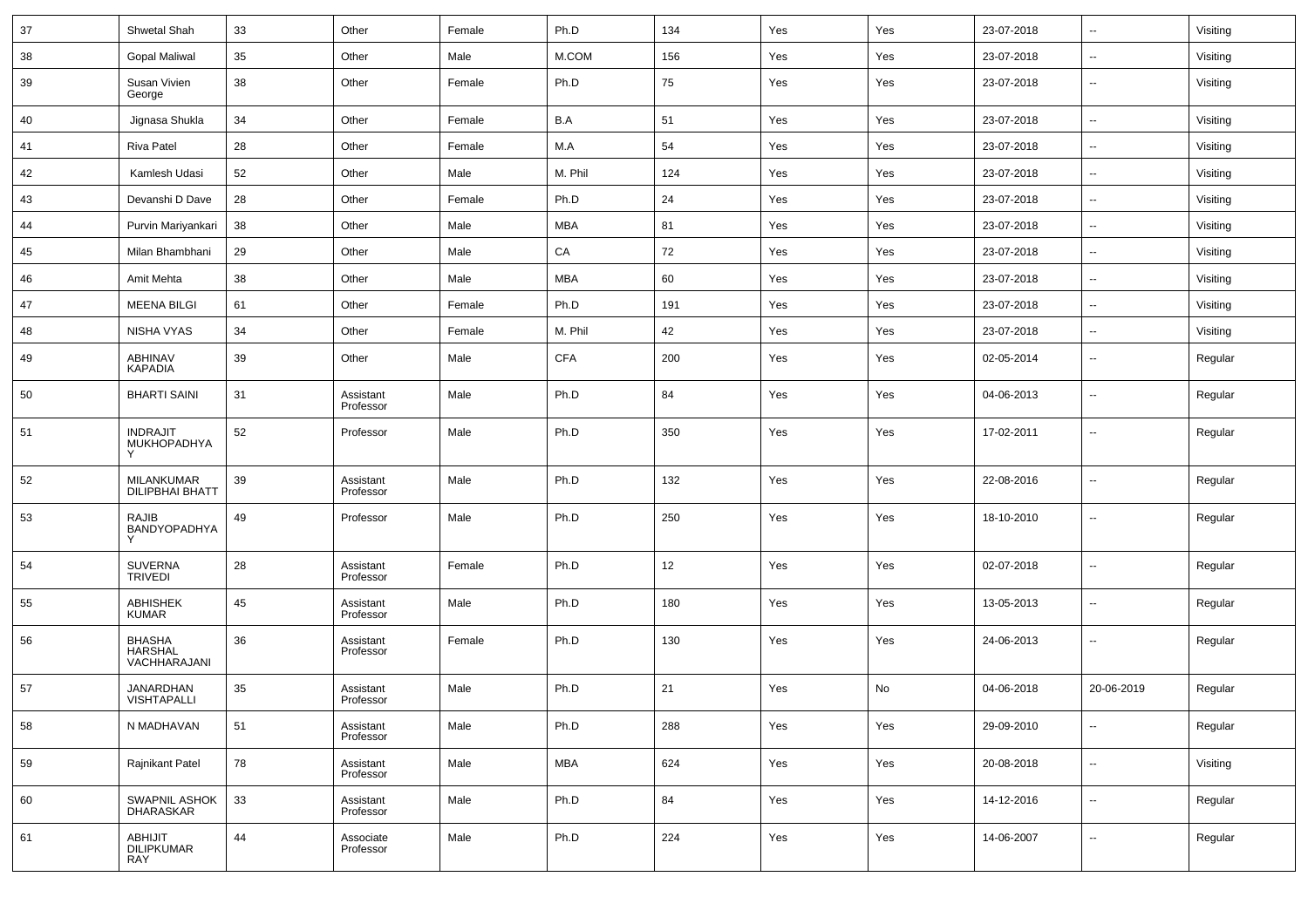| 62 | <b>BHARATKUMAR</b><br><b>BALKRISHNA</b><br>PAREKH      | 38 | Associate<br>Professor | Male   | Ph.D   | 156    | Yes | Yes | 30-09-2008 | --                       | Regular  |
|----|--------------------------------------------------------|----|------------------------|--------|--------|--------|-----|-----|------------|--------------------------|----------|
| 63 | HITESH VANDRA                                          | 43 | Assistant<br>Professor | Male   | Ph.D   | 72     | Yes | Yes | 01-06-2018 | --                       | Visiting |
| 64 | <b>MEHUL S RAVAL</b>                                   | 46 | Professor              | Male   | Ph.D   | 192    | Yes | Yes | 10-12-2018 | $\overline{\phantom{a}}$ | Regular  |
| 65 | RAJESHKUMAR<br><b>PATEL</b>                            | 40 | Assistant<br>Professor | Male   | Ph.D   | 168    | Yes | Yes | 16-08-2011 | --                       | Regular  |
| 66 | <b>SURENDRA</b><br><b>SINGH</b><br>KACHHWAHA           | 55 | Professor              | Male   | Ph.D   | 360    | Yes | Yes | 16-05-2011 | --                       | Regular  |
| 67 | <b>ACHINTA BERA</b>                                    | 32 | Assistant<br>Professor | Male   | Ph.D   | 72     | Yes | Yes | 21-01-2019 | --                       | Regular  |
| 68 | <b>BHINALKUMAR</b><br><b>BAKULBHAI</b><br><b>MEHTA</b> | 39 | Assistant<br>Professor | Male   | Ph.D   | 168    | Yes | Yes | 02-07-2018 | --                       | Regular  |
| 69 | JAYDEEP PATEL                                          | 31 | Assistant<br>Professor | Male   | Ph.D   | 92     | Yes | Yes | 10-08-2011 | --                       | Regular  |
| 70 | NAVEEN YALLA                                           | 31 | Assistant<br>Professor | Male   | M.Tech | 12     | Yes | Yes | 28-06-2019 | ۰.                       | Regular  |
| 71 | RAKESH VASANT<br>CHAUDHARI                             | 28 | Assistant<br>Professor | Male   | M.Tech | 70     | Yes | Yes | 02-07-2014 | ۰.                       | Regular  |
| 72 | TAJINDER PAL<br><b>SINGH</b>                           | 56 | Professor              | Male   | Ph.D   | 382    | Yes | Yes | 10-10-2007 | ۰.                       | Regular  |
| 73 | AJAY KUMAR                                             | 33 | Assistant<br>Professor | Male   | Ph.D   | 36     | Yes | Yes | 01-05-2019 | ۰.                       | Regular  |
| 74 | <b>BHUVANESH</b><br><b>OZA</b>                         | 69 | Assistant<br>Professor | Male   | Ph.D   | 415    | Yes | Yes | 01-06-2018 | ۰.                       | Visiting |
| 75 | JAYKUMAR J<br><b>VORA</b>                              | 31 | Assistant<br>Professor | Male   | Ph.D   | 64     | Yes | Yes | 13-10-2015 | ۰.                       | Regular  |
| 76 | NIRAGI KALPESH<br>DAVE                                 | 39 | Assistant<br>Professor | Female | Ph.D   | 190    | Yes | Yes | 02-12-2013 | --                       | Regular  |
| 77 | RANJAN KUMAR<br><b>PATI</b>                            | 47 | Assistant<br>Professor | Male   | Ph.D   | 312    | Yes | Yes | 01-08-2018 | --                       | Regular  |
| 78 | TEJASKUMAR<br><b>THAKER</b>                            | 37 | Associate<br>Professor | Male   | Ph.D   | 122    | Yes | Yes | 01-05-2012 | --                       | Regular  |
| 79 | AKSHAY JAIN                                            | 31 | Assistant<br>Professor | Male   | M.Tech | 84     | Yes | Yes | 23-10-2013 | --                       | Regular  |
| 80 | <b>BIVINA G R</b>                                      | 28 | Assistant<br>Professor | Female | M.Tech | 12     | Yes | Yes | 03-06-2019 | $\overline{\phantom{a}}$ | Regular  |
| 81 | <b>JIGARKUMAR</b><br><b>SHAH</b>                       | 42 | Assistant<br>Professor | Male   | Ph.D   | $96\,$ | Yes | Yes | 28-11-2016 | $\sim$                   | Regular  |
| 82 | NIRAVKUMAR<br>PRAVINBHAI<br>PATEL                      | 31 | Assistant<br>Professor | Male   | Ph.D   | 64     | Yes | Yes | 30-12-2013 | $\sim$                   | Regular  |
| 83 | RAUNAK GUPTA                                           | 26 | Assistant<br>Professor | Male   | M.Tech | 28     | Yes | No  | 03-06-2019 | 14-10-2019               | Regular  |
| 84 | V S K V HARISH                                         | 31 | Assistant<br>Professor | Male   | Ph.D   | 24     | Yes | Yes | 04-09-2018 | --                       | Regular  |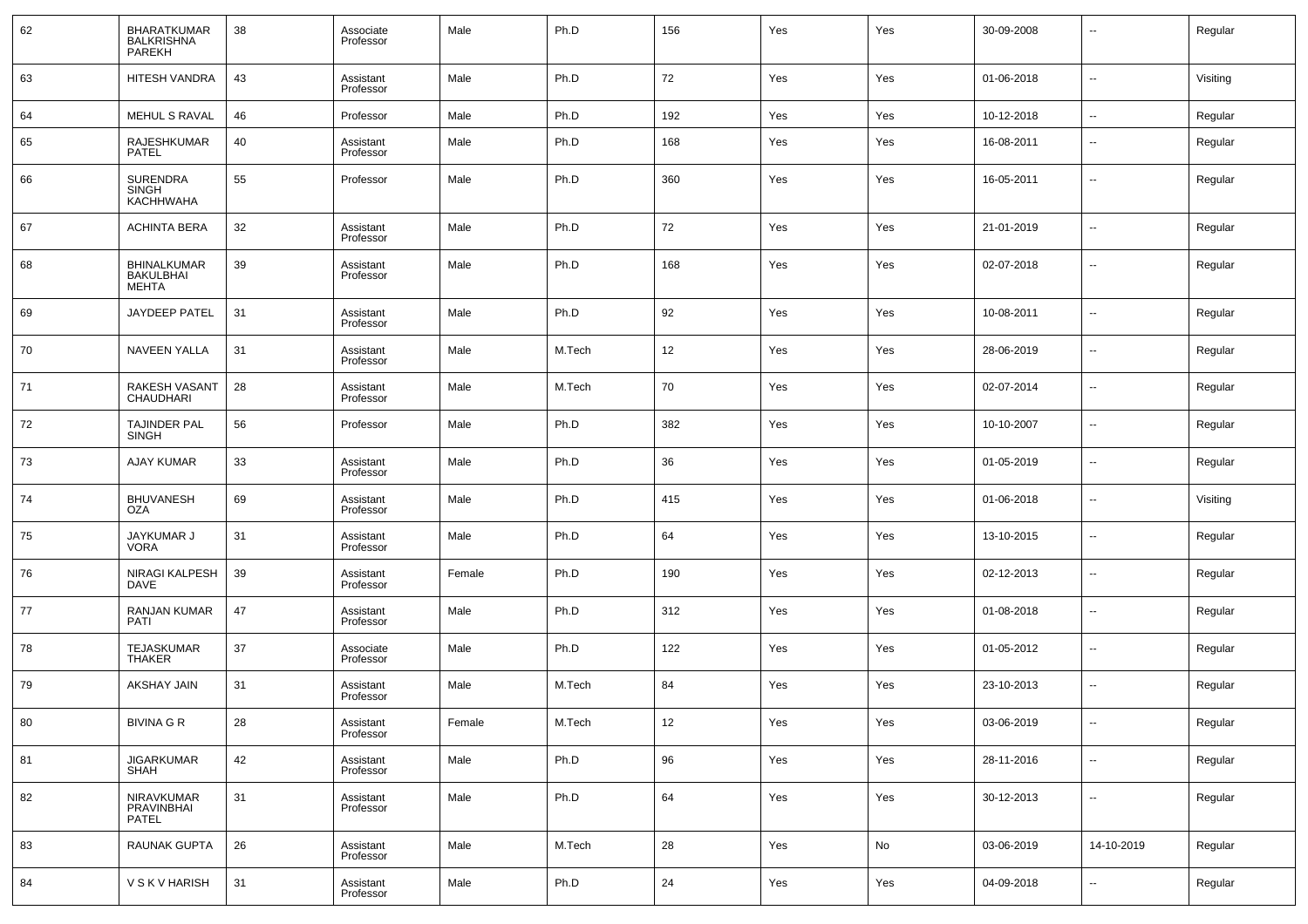| 85  | <b>ABHISHEK</b><br><b>KUMAR GUPTA</b>             | 30 | Assistant<br>Professor | Male   | Ph.D   | 24  | Yes | Yes | 05-03-2019 | --                       | Regular  |
|-----|---------------------------------------------------|----|------------------------|--------|--------|-----|-----|-----|------------|--------------------------|----------|
| 86  | <b>BHASURU</b><br>ABHINAYA<br><b>SRINIVAS</b>     | 28 | Assistant<br>Professor | Male   | M.Tech | 58  | Yes | Yes | 29-06-2015 | --                       | Regular  |
| 87  | JATIN AGRAWAL                                     | 34 | Assistant<br>Professor | Male   | M.Tech | 72  | Yes | Yes | 09-05-2016 | --                       | Regular  |
| 88  | <b>NAIMISH S</b><br><b>BHATT</b>                  | 34 | Assistant<br>Professor | Male   | M.Tech | 96  | Yes | Yes | 29-10-2013 | ш,                       | Regular  |
| 89  | RAJU RANJAN                                       | 37 | Assistant<br>Professor | Male   | Ph.D   | 24  | Yes | Yes | 11-09-2018 | --                       | Regular  |
| 90  | <b>SWETA</b><br>CHETANANAND<br><b>BALCHANDANI</b> | 30 | Assistant<br>Professor | Female | M.Tech | 108 | Yes | Yes | 17-12-2013 | ш,                       | Regular  |
| 91  | <b>ALOK JAIN</b>                                  | 30 | Assistant<br>Professor | Male   | M.Tech | 24  | Yes | Yes | 28-06-2019 | --                       | Regular  |
| 92  | <b>BRAJESHKUMAR</b><br>JHA                        | 36 | Assistant<br>Professor | Male   | Ph.D   | 95  | Yes | Yes | 27-12-2013 | --                       | Regular  |
| 93  | <b>JITENDRA G</b><br>JAMNANI                      | 47 | Associate<br>Professor | Male   | Ph.D   | 276 | Yes | Yes | 29-10-2013 | --                       | Regular  |
| 94  | <b>NIRENDRA</b><br>MISRA                          | 60 | Professor              | Male   | Ph.D   | 382 | Yes | No  | 01-04-2014 | 07-06-2019               | Regular  |
| 95  | RAVI BOTTA                                        | 29 | Assistant<br>Professor | Male   | M.Tech | 48  | Yes | Yes | 29-06-2015 | --                       | Regular  |
| 96  | VAIDEHI<br>PURUSHOTTAM<br><b>DESHPANDE</b>        | 27 | Assistant<br>Professor | Female | M.Tech | 24  | Yes | Yes | 08-10-2018 | --                       | Regular  |
| 97  | <b>ALPESH DESAI</b>                               | 29 | Assistant<br>Professor | Male   | M.Tech | 100 | Yes | Yes | 01-06-2018 | --                       | Visiting |
| 98  | <b>BRIJESH</b><br><b>TRIPATHI</b>                 | 36 | Assistant<br>Professor | Male   | Ph.D   | 124 | Yes | Yes | 27-01-2009 | --                       | Regular  |
| 99  | <b>JWNGSAR</b><br><b>BRAHMA</b>                   | 35 | Assistant<br>Professor | Male   | Ph.D   | 120 | Yes | Yes | 31-07-2009 | --                       | Regular  |
| 100 | NISHANT DOSHI                                     | 34 | Assistant<br>Professor | Male   | Ph.D   | 58  | Yes | Yes | 27-10-2016 | --                       | Regular  |
| 101 | <b>RAVI KANT</b>                                  | 35 | Assistant<br>Professor | Male   | M.Tech | 12  | Yes | Yes | 28-06-2019 | --                       | Regular  |
| 102 | VASUDEO<br><b>GOVIND</b><br>CHAUDHARI             | 36 | Assistant<br>Professor | Male   | M.Tech | 108 | Yes | Yes | 02-07-2018 | --                       | Regular  |
| 103 | <b>AMIT VILAS</b><br>SANT                         | 36 | Assistant<br>Professor | Male   | Ph.D   | 72  | Yes | Yes | 01-04-2016 | $\overline{\phantom{a}}$ | Regular  |
| 104 | BUSUPALLI<br>BALANAGULU                           | 33 | Assistant<br>Professor | Male   | Ph.D   | 24  | Yes | Yes | 01-04-2019 | $\sim$                   | Regular  |
| 105 | <b>KIRAN BHASKAR</b><br><b>MYSORE</b>             | 54 | Associate<br>Professor | Male   | Ph.D   | 348 | Yes | Yes | 06-01-2014 | $\overline{\phantom{a}}$ | Regular  |
| 106 | PAAWAN<br>SHARMA                                  | 36 | Assistant<br>Professor | Male   | Ph.D   | 84  | Yes | Yes | 01-06-2018 | $\sim$                   | Regular  |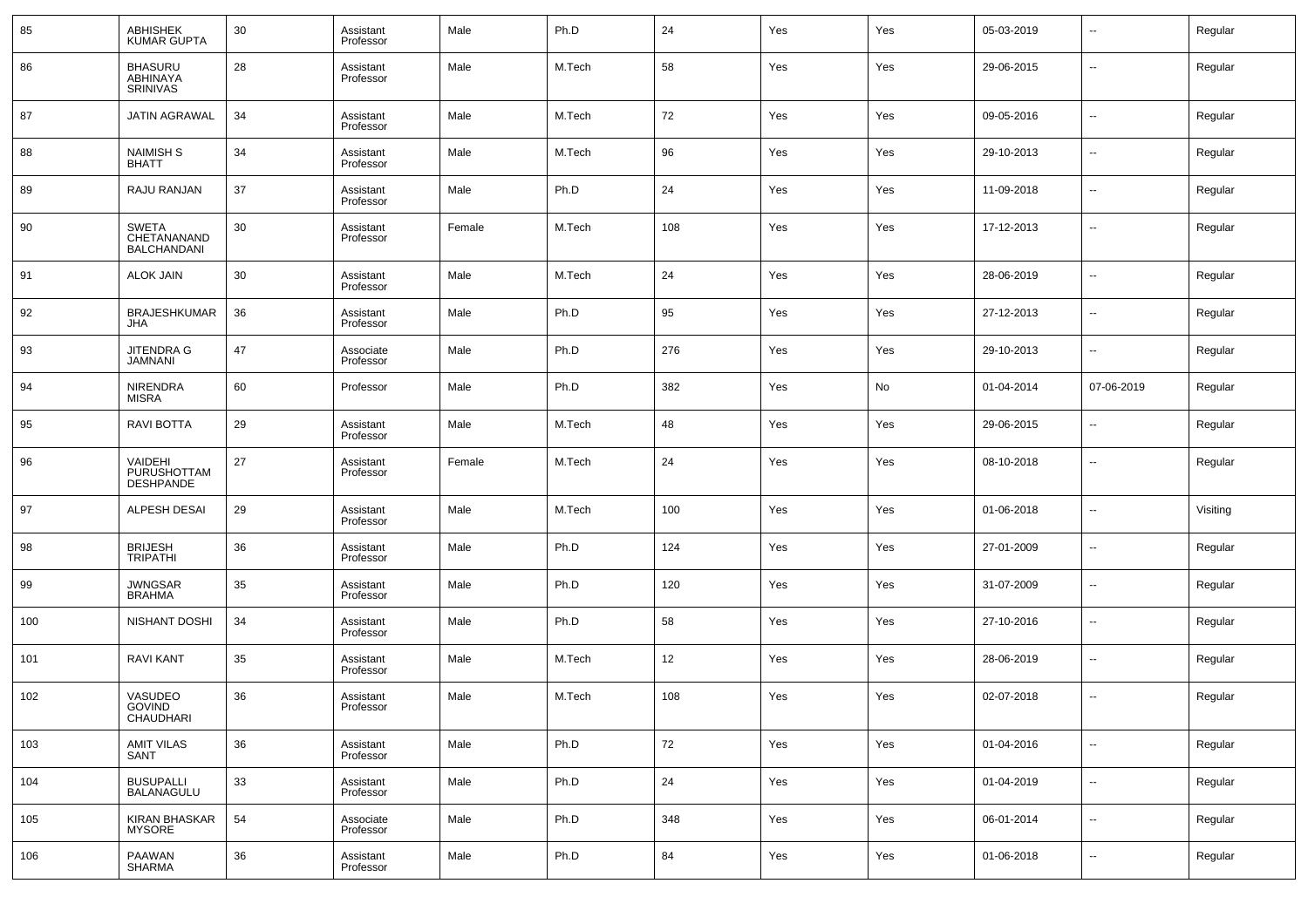| 107 | <b>ROHIT</b><br><b>SRIVASTAVA</b>         | 37 | Associate<br>Professor                              | Male   | Ph.D       | 179 | Yes | Yes | 04-05-2010 | $\overline{\phantom{a}}$ | Regular                |
|-----|-------------------------------------------|----|-----------------------------------------------------|--------|------------|-----|-----|-----|------------|--------------------------|------------------------|
| 108 | <b>VENKATA PAVAN</b><br>KUMAR T           | 30 | Assistant<br>Professor                              | Male   | M.Tech     | 52  | Yes | Yes | 06-07-2015 | $\overline{\phantom{a}}$ | Regular                |
| 109 | ANURAG<br><b>MUDGAL</b>                   | 47 | Associate<br>Professor                              | Male   | Ph.D       | 300 | Yes | Yes | 27-01-2014 | $\overline{\phantom{a}}$ | Regular                |
| 110 | Dhruv Ghodasara                           | 23 | Assistant<br>Professor                              | Male   | M.Tech     | 12  | Yes | Yes | 20-08-2018 | $\overline{\phantom{a}}$ | Visiting               |
| 111 | <b>MANISH KUMAR</b><br><b>SINHA</b>       | 33 | Assistant<br>Professor                              | Male   | Ph.D       | 36  | Yes | Yes | 18-11-2016 | $\overline{\phantom{a}}$ | Regular                |
| 112 | PRAHLAD<br><b>KUMAR BARUAH</b>            | 33 | Assistant<br>Professor                              | Male   | M.Tech     | 48  | Yes | Yes | 04-04-2019 | $\overline{\phantom{a}}$ | Regular                |
| 113 | <b>SIMRAN JEET</b><br>SINGH               | 32 | Assistant<br>Professor                              | Male   | Ph.D       | 48  | Yes | Yes | 03-06-2019 | $\overline{\phantom{a}}$ | Regular                |
| 114 | <b>VIVEK R</b>                            | 32 | Assistant<br>Professor                              | Male   | Ph.D       | 48  | Yes | Yes | 18-02-2019 | $\overline{\phantom{a}}$ | Regular                |
| 115 | ANILKUMAR<br><b>TRIKAMBHAI</b><br>MARKANA | 40 | Assistant<br>Professor                              | Male   | Ph.D       | 216 | Yes | Yes | 01-01-2009 | $\overline{\phantom{a}}$ | Regular                |
| 116 | <b>CHANDAN SAHU</b>                       | 27 | Assistant<br>Professor                              | Male   | M.Tech     | 60  | Yes | Yes | 01-06-2017 | $\overline{\phantom{a}}$ | Regular                |
| 117 | KRITIKA BANKA                             | 30 | Other                                               | Female | MBA        | 72  | Yes | Yes | 26-06-2012 | --                       | Adhoc /<br>Contractual |
| 118 | PANKAJ SAHLOT                             | 30 | Assistant<br>Professor                              | Male   | Ph.D       | 82  | Yes | Yes | 09-07-2018 | $\overline{\phantom{a}}$ | Regular                |
| 119 | <b>ROSHNI</b><br><b>SOLANKI</b>           | 34 | Other                                               | Female | Ph.D       | 120 | Yes | Yes | 01-05-2014 | --                       | Regular                |
| 120 | <b>VIMA</b><br>PRAVINBHAI<br><b>MALI</b>  | 34 | Assistant<br>Professor                              | Female | M.Tech     | 72  | Yes | Yes | 18-01-2016 | --                       | Regular                |
| 121 | <b>BALAMURLI</b><br>KRISHNA MAYYA<br>ĸ    | 42 | Assistant<br>Professor                              | Male   | Ph.D       | 144 | Yes | Yes | 01-12-2008 | $\overline{a}$           | Regular                |
| 122 | <b>GURRALA</b><br>PAVAN KUMAR             | 39 | Assistant<br>Professor                              | Male   | Ph.D       | 96  | Yes | Yes | 27-07-2015 | --                       | Regular                |
| 123 | MD<br><b>SHARIFUDDIN</b><br><b>ANSARI</b> | 38 | Assistant<br>Professor                              | Male   | Ph.D       | 165 | Yes | Yes | 24-11-2010 | ۰.                       | Regular                |
| 124 | <b>RAJ MODI</b>                           | 28 | Assistant<br>Professor                              | Male   | M.Tech     | 60  | Yes | Yes | 20-08-2018 | $\overline{a}$           | Visiting               |
| 125 | <b>SUNIL KHANNA</b>                       | 63 | Dean / Principal /<br>Director / Vice<br>Chancellor | Male   | Ph.D       | 466 | Yes | Yes | 07-06-2019 | Щ,                       | Regular                |
| 126 | ANKUR PANDYA                              | 45 | Other                                               | Male   | <b>MBA</b> | 264 | Yes | Yes | 06-04-2015 | $\overline{\phantom{a}}$ | Adhoc /<br>Contractual |
| 127 | <b>DARSHIT SHAH</b>                       | 47 | Assistant<br>Professor                              | Male   | <b>MCA</b> | 192 | Yes | Yes | 02-08-2010 | $\overline{\phantom{a}}$ | Regular                |
| 128 | LUBHANI<br><b>MISHRA</b>                  | 28 | Assistant<br>Professor                              | Female | Ph.D       | 24  | Yes | Yes | 16-07-2018 | $\overline{\phantom{a}}$ | Regular                |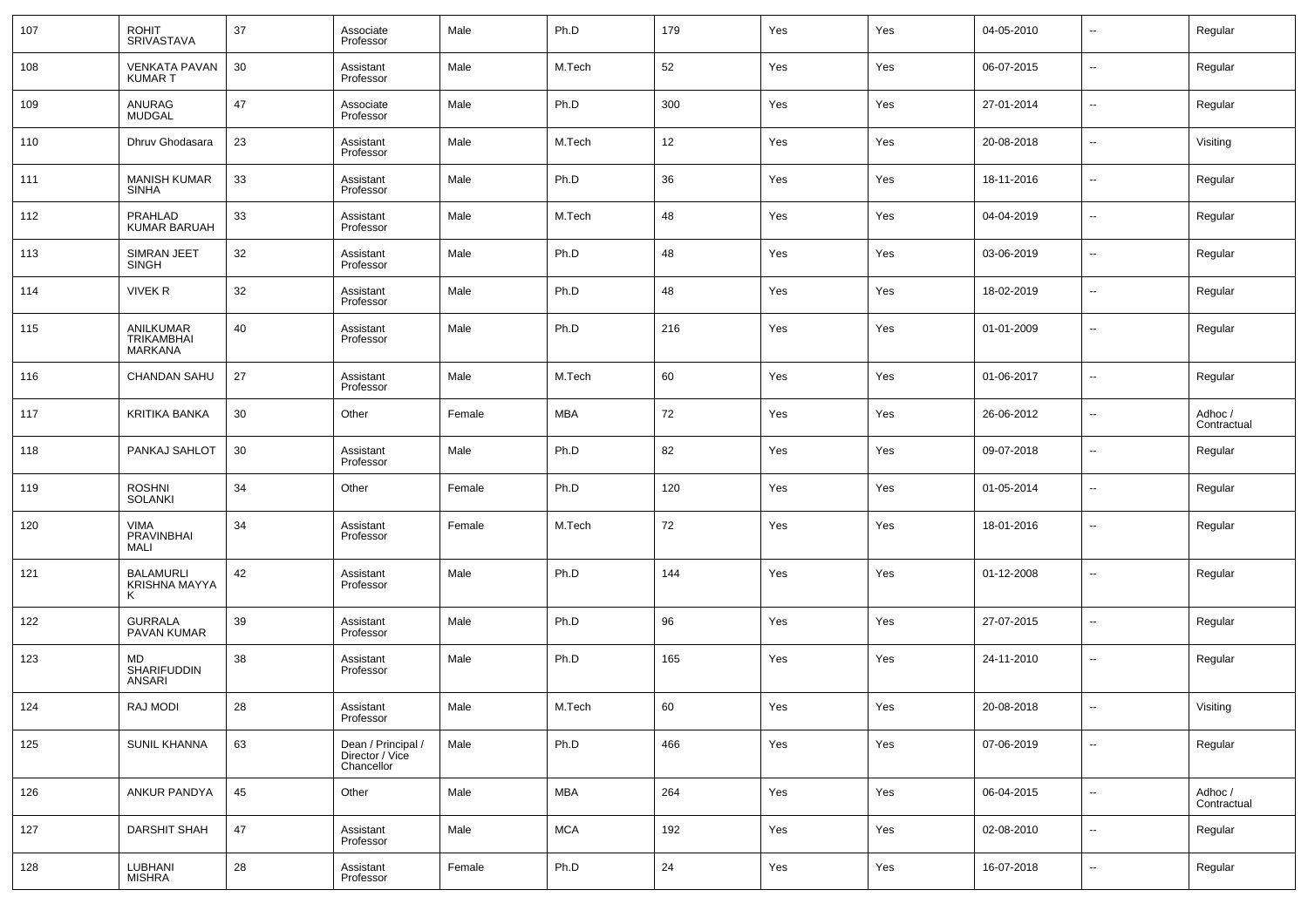| 129   | PAWAN GUPTA                                       | 34 | Assistant<br>Professor | Male   | Ph.D   | 84  | Yes | Yes | 03-06-2019 | ⊷                        | Regular  |
|-------|---------------------------------------------------|----|------------------------|--------|--------|-----|-----|-----|------------|--------------------------|----------|
| 130   | <b>SATYAM M</b><br><b>SHINDE</b>                  | 41 | Assistant<br>Professor | Male   | Ph.D   | 180 | Yes | Yes | 11-04-2011 | ⊷                        | Regular  |
| 131   | VISHVESH<br><b>JAYANTBHAI</b><br>BADHEKA          | 40 | Professor              | Male   | Ph.D   | 213 | Yes | Yes | 01-09-2007 | ⊷                        | Regular  |
| 132   | <b>B S TOMAR</b>                                  | 61 | Assistant<br>Professor | Male   | Ph.D   | 432 | Yes | Yes | 20-08-2018 | --                       | Visiting |
| 133   | <b>GARLAPATI</b><br>NAGABABU                      | 32 | Assistant<br>Professor | Male   | Ph.D   | 96  | Yes | Yes | 01-01-2013 | --                       | Regular  |
| 134   | <b>MAUNISH</b><br>SANJAYBHAI<br><b>SHAH</b>       | 33 | Assistant<br>Professor | Male   | M.Tech | 65  | Yes | Yes | 30-06-2015 | --                       | Regular  |
| 135   | RAHUL SAHA                                        | 32 | Assistant<br>Professor | Male   | Ph.D   | 72  | Yes | No  | 05-03-2019 | 17-10-2019               | Regular  |
| 136   | SUBHASH SHAH                                      | 69 | Other                  | Male   | Ph.D   | 560 | Yes | Yes | 01-01-2016 | --                       | Regular  |
| 137   | APURVA DAVE                                       | 49 | Assistant<br>Professor | Male   | M.Tech | 303 | Yes | No  | 10-07-2013 | 08-07-2019               | Regular  |
| 138   | <b>DHRUVESH</b><br>PATEL                          | 36 | Assistant<br>Professor | Male   | Ph.D   | 132 | Yes | Yes | 12-01-2016 | --                       | Regular  |
| 139   | <b>MANISH</b><br>SHIVSHANKAR<br>CHATURVEDI        | 39 | Assistant<br>Professor | Male   | Ph.D   | 132 | Yes | Yes | 02-01-2017 | --                       | Regular  |
| 140   | PRATIK SHAH                                       | 36 | Assistant<br>Professor | Male   | M.Tech | 24  | Yes | Yes | 20-08-2018 | $\overline{\phantom{a}}$ | Visiting |
| 141   | SIVASANKAR<br>PALANICHAMY                         | 34 | Assistant<br>Professor | Male   | Ph.D   | 48  | Yes | No  | 12-07-2018 | 17-07-2019               | Regular  |
| 142   | <b>VIVEK</b><br><b>VIKRAMBHAI</b><br><b>PATEL</b> | 36 | Assistant<br>Professor | Male   | Ph.D   | 120 | Yes | Yes | 20-01-2014 | --                       | Regular  |
| 143   | ANURAG GUPTA                                      | 64 | Other                  | Male   | Ph.D   | 478 | Yes | Yes | 12-02-2018 | н.                       | Regular  |
| 144   | <b>DEBASIS</b><br><b>SARKAR</b>                   | 48 | Associate<br>Professor | Male   | Ph.D   | 272 | Yes | Yes | 31-05-2013 | --                       | Regular  |
| 145   | <b>MANAS KUMAR</b><br><b>BHOI</b>                 | 44 | Assistant<br>Professor | Male   | Ph.D   | 253 | Yes | Yes | 19-11-2012 | -−                       | Regular  |
| 146   | <b>POONAM</b><br><b>MISHRA</b>                    | 37 | Assistant<br>Professor | Female | Ph.D   | 139 | Yes | Yes | 06-09-2010 | --                       | Regular  |
| $147$ | SHOBHIT<br>CHATURVEDI                             | 28 | Assistant<br>Professor | Male   | M.Tech | 36  | Yes | Yes | 01-06-2016 | $\sim$                   | Regular  |
| 148   | <b>VIVEK KUMAR</b>                                | 34 | Assistant<br>Professor | Male   | Ph.D   | 60  | Yes | Yes | 03-06-2019 | $\sim$                   | Regular  |
| 149   | ANKUR<br>CHAURASIA                                | 28 | Assistant<br>Professor | Male   | M.Tech | 24  | Yes | Yes | 13-06-2016 | $\sim$                   | Regular  |
| 150   | DADI VENKATA<br>SURI APPA RAO                     | 39 | Assistant<br>Professor | Male   | Ph.D   | 120 | Yes | Yes | 06-08-2018 | $\sim$                   | Regular  |
| 151   | LEENA SANTOSH                                     | 38 | Assistant<br>Professor | Female | M.Tech | 144 | Yes | Yes | 01-01-2014 | ⊶.                       | Regular  |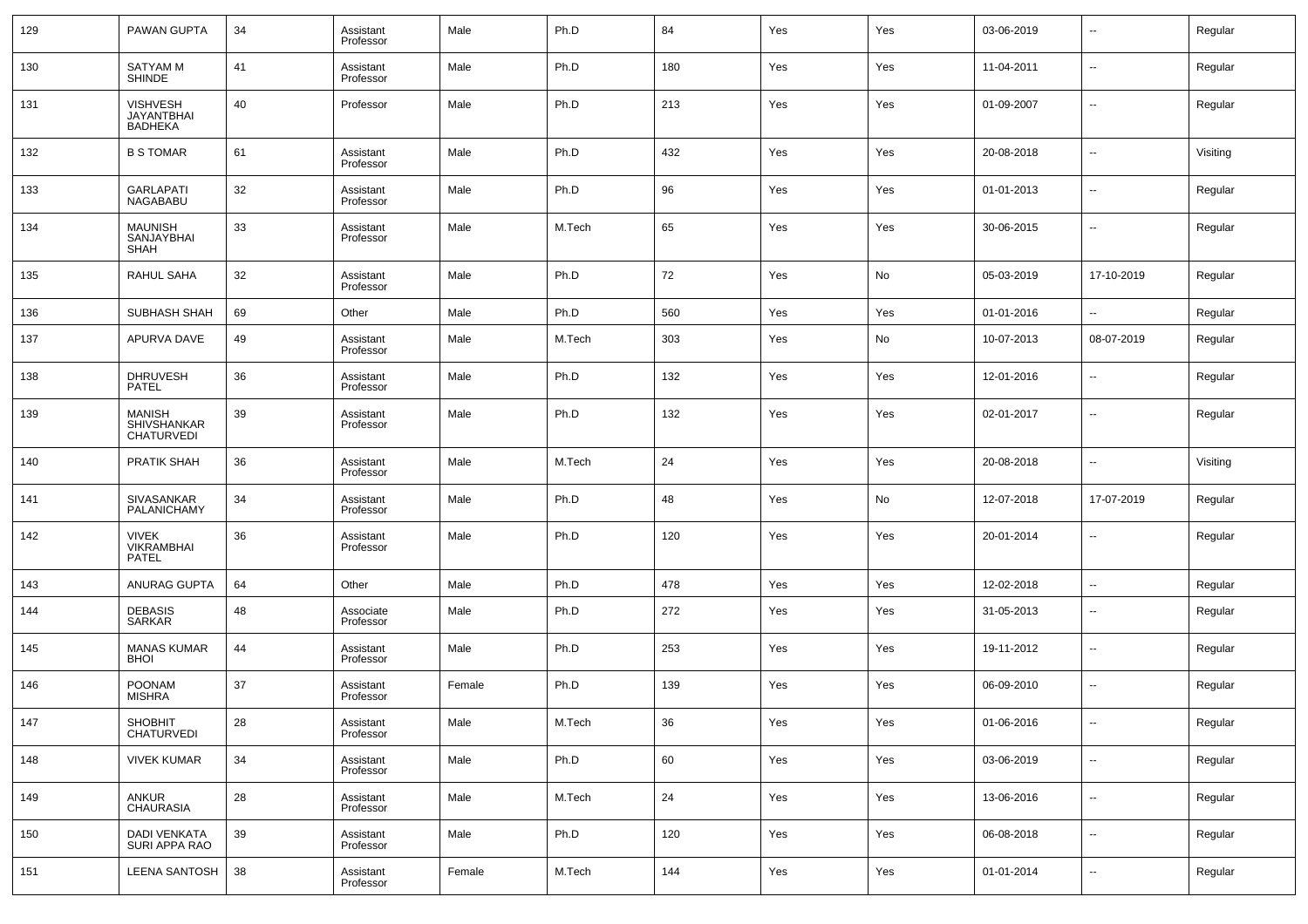| 152 | PATEL<br>REEMABEN<br>RAMESHBHAI                       | 34 | Assistant<br>Professor                              | Female | Ph.D   | 72  | Yes | Yes | 23-01-2018 | $\overline{\phantom{a}}$ | Regular                |
|-----|-------------------------------------------------------|----|-----------------------------------------------------|--------|--------|-----|-----|-----|------------|--------------------------|------------------------|
| 153 | SANTOSH<br><b>KUMAR BHARTI</b>                        | 35 | Assistant<br>Professor                              | Male   | Ph.D   | 60  | Yes | Yes | 10-01-2018 | ÷.                       | Regular                |
| 154 | VISHAL ASHOK<br>WANKHEDE                              | 27 | Assistant<br>Professor                              | Male   | M.Tech | 34  | Yes | Yes | 01-07-2016 | $\overline{a}$           | Regular                |
| 155 | <b>ANIRBID SIRCAR</b>                                 | 49 | Professor                                           | Male   | Ph.D   | 260 | Yes | Yes | 12-07-2010 | $\overline{\phantom{a}}$ | Regular                |
| 156 | <b>D M PARIKH</b>                                     | 63 | Other                                               | Male   | Ph.D   | 420 | Yes | Yes | 14-07-2014 | --                       | Regular                |
| 157 | Kusum Jain                                            | 45 | Assistant<br>Professor                              | Female | M.Tech | 108 | Yes | Yes | 20-08-2018 | $\overline{\phantom{a}}$ | Visiting               |
| 158 | PARTH<br>PARESHKUMAR<br>PRAJAPATI                     | 28 | Assistant<br>Professor                              | Male   | M.Tech | 67  | Yes | Yes | 07-07-2014 | $\overline{\phantom{a}}$ | Regular                |
| 159 | <b>SAMIR</b><br><b>BHUPENDRABHA</b><br><b>I PATEL</b> | 44 | Assistant<br>Professor                              | Male   | Ph.D   | 132 | Yes | Yes | 29-08-2016 | $\overline{\phantom{a}}$ | Regular                |
| 160 | <b>VIPINDAS K</b>                                     | 40 | Assistant<br>Professor                              | Male   | M.Tech | 108 | Yes | Yes | 10-06-2019 | ÷.                       | Regular                |
| 161 | ABHISHEK<br>YADAV                                     | 30 | Assistant<br>Professor                              | Male   | Ph.D   | 60  | Yes | Yes | 02-07-2018 | Ξ.                       | Regular                |
| 162 | <b>BHAWANISINGH</b><br><b>GAURANG DESAI</b>           | 44 | Associate<br>Professor                              | Male   | Ph.D   | 264 | Yes | Yes | 08-08-2007 | $\overline{a}$           | Regular                |
| 163 | JATIN RAVJIBHAI<br>PATEL                              | 39 | Assistant<br>Professor                              | Male   | Ph.D   | 168 | Yes | Yes | 01-01-2009 | $\overline{\phantom{a}}$ | Regular                |
| 164 | <b>NAMRATA BIST</b>                                   | 28 | Assistant<br>Professor                              | Female | M.Tech | 29  | Yes | Yes | 01-06-2017 | Ξ.                       | Regular                |
| 165 | RAKESH KUMAR<br>VIJ                                   | 62 | Dean / Principal /<br>Director / Vice<br>Chancellor | Male   | Ph.D   | 384 | Yes | Yes | 01-02-2019 | --                       | Adhoc /<br>Contractual |
| 166 | T HEPZIBAH<br><b>MARY</b>                             | 42 | Assistant<br>Professor                              | Female | Ph.D   | 36  | Yes | Yes | 02-05-2016 | $\overline{\phantom{a}}$ | Regular                |
| 167 | <b>B V BUDDHDEV</b>                                   | 61 | Other                                               | Male   | Ph.D   | 120 | Yes | Yes | 01-06-2018 | --                       | Visiting               |
| 168 | <b>GS NEGI</b>                                        | 60 | Other                                               | Male   | M.Tech | 444 | Yes | Yes | 14-07-2014 | --                       | Adhoc /<br>Contractual |
| 169 | MAZAD<br>SHAHERIAR<br>ZAVERI                          | 40 | Associate<br>Professor                              | Male   | Ph.D   | 96  | Yes | Yes | 10-12-2018 | --                       | Regular                |
| 170 | RAHUL VITTHAL<br>DEHARKAR                             | 28 | Assistant<br>Professor                              | Male   | M.Tech | 61  | Yes | Yes | 01-07-2015 | Ξ.                       | Regular                |
| 171 | SUKANTA<br><b>KUMAR DASH</b>                          | 47 | Assistant<br>Professor                              | Male   | Ph.D   | 227 | Yes | Yes | 31-05-2013 | щ.                       | Regular                |
| 172 | AMIT BARDHAN                                          | 33 | Assistant<br>Professor                              | Male   | M.Tech | 108 | Yes | Yes | 01-06-2018 | $\overline{\phantom{a}}$ | Visiting               |
| 173 | <b>BUSIGARI</b><br>RAJASEKHAR<br>REDDY                | 26 | Assistant<br>Professor                              | Male   | M.Tech | 12  | Yes | Yes | 06-05-2019 | Ξ.                       | Regular                |
| 174 | KALISADHAN<br><b>MUKHERJEE</b>                        | 37 | Assistant<br>Professor                              | Male   | Ph.D   | 156 | Yes | Yes | 01-03-2019 | --                       | Regular                |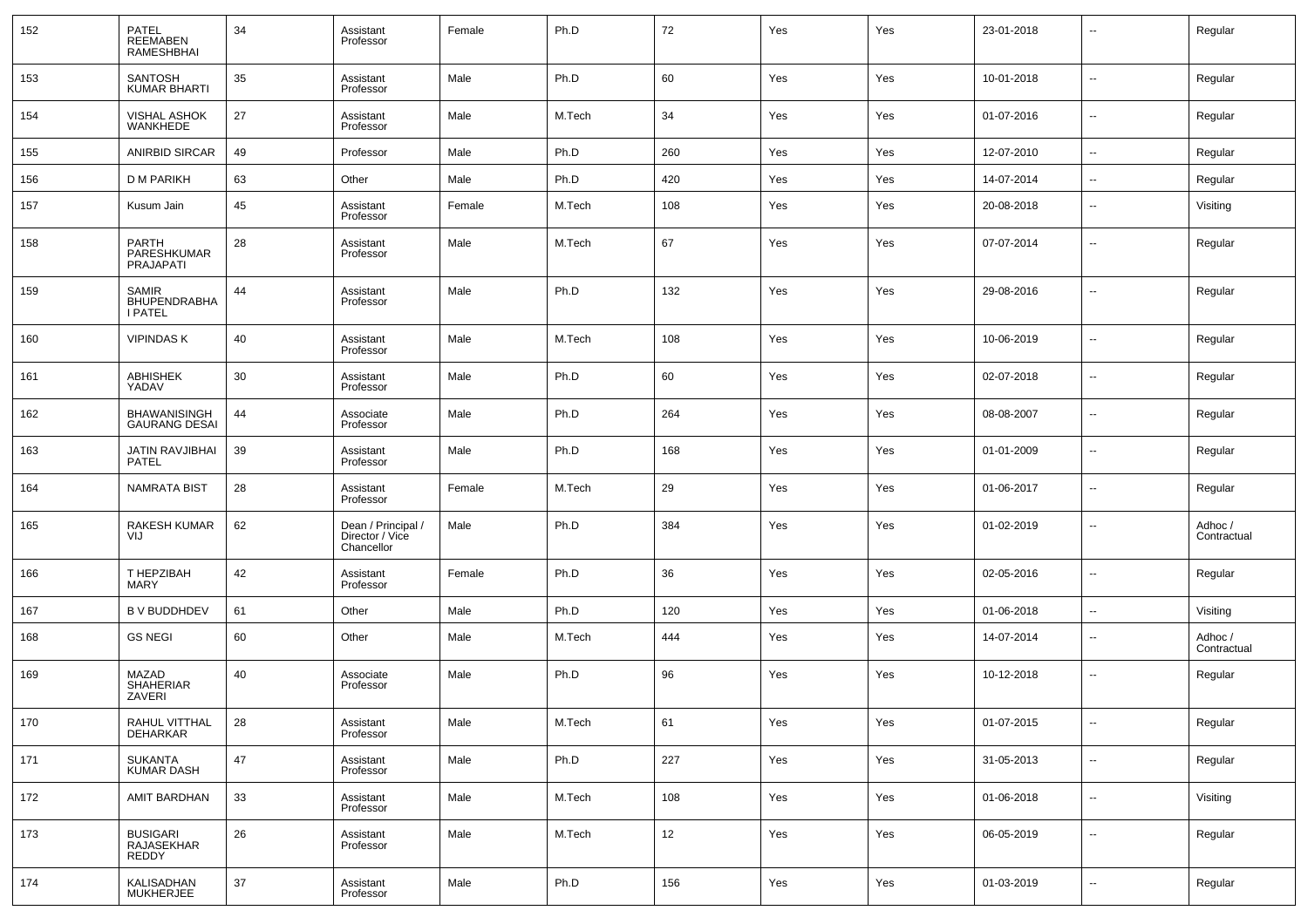| 175 | P SIVAKUMAR                                          | 35     | Assistant<br>Professor | Male   | Ph.D   | 128 | Yes | Yes | 06-09-2016 | $\overline{\phantom{a}}$ | Regular  |
|-----|------------------------------------------------------|--------|------------------------|--------|--------|-----|-----|-----|------------|--------------------------|----------|
| 176 | <b>RIMPI BARO</b>                                    | 27     | Assistant<br>Professor | Female | M.Tech | 60  | Yes | No  | 01-07-2016 | 05-07-2019               | Regular  |
| 177 | <b>VATSAL SHAH</b>                                   | 33     | Assistant<br>Professor | Male   | M.Tech | 132 | Yes | Yes | 20-08-2018 | --                       | Visiting |
| 178 | <b>ASHISH</b><br><b>PRABHUDAS</b><br><b>UNNARKAT</b> | 35     | Assistant<br>Professor | Male   | Ph.D   | 60  | Yes | Yes | 04-04-2016 | $\sim$                   | Regular  |
| 179 | <b>DINESH KUMAR</b>                                  | 28     | Assistant<br>Professor | Male   | Ph.D   | 36  | Yes | Yes | 10-09-2018 | --                       | Regular  |
| 180 | <b>MANIVEL M</b>                                     | 27     | Assistant<br>Professor | Male   | M.Tech | 36  | Yes | Yes | 15-06-2016 | ш.                       | Regular  |
| 181 | <b>PRAVEEN</b><br><b>KUMAR</b>                       | 29     | Assistant<br>Professor | Male   | M.Tech | 12  | Yes | Yes | 28-06-2019 | --                       | Regular  |
| 182 | SOMERAJ RAY                                          | 26     | Assistant<br>Professor | Male   | M.Tech | 32  | Yes | Yes | 15-06-2016 | $\overline{\phantom{a}}$ | Regular  |
| 183 | ANKUSH SANJAY<br><b>RAJE</b>                         | 27     | Assistant<br>Professor | Male   | M.Tech | 12  | Yes | Yes | 01-01-2019 | --                       | Regular  |
| 184 | DAYA SHANKAR<br>KAUL                                 | 38     | Assistant<br>Professor | Male   | Ph.D   | 37  | Yes | Yes | 04-01-2016 | $\sim$                   | Regular  |
| 185 | <b>MANAN SHAH</b>                                    | 27     | Assistant<br>Professor | Male   | Ph.D   | 48  | Yes | Yes | 25-06-2015 | --                       | Regular  |
| 186 | PAWAN SHARMA                                         | 32     | Assistant<br>Professor | Male   | Ph.D   | 48  | Yes | Yes | 08-05-2019 | $\sim$                   | Regular  |
| 187 | SHEETAL<br><b>RAWAT</b>                              | 27     | Assistant<br>Professor | Female | M.Tech | 36  | Yes | Yes | 03-06-2019 | --                       | Regular  |
| 188 | <b>VIVEK K PATEL</b>                                 | 41     | Assistant<br>Professor | Male   | Ph.D   | 180 | Yes | Yes | 06-04-2015 | $\overline{\phantom{a}}$ | Regular  |
| 189 | ANIRBAN DAS                                          | 44     | Associate<br>Professor | Male   | Ph.D   | 251 | Yes | Yes | 23-12-2008 | --                       | Regular  |
| 190 | CL Chaudhary                                         | 65     | Other                  | Male   | M.Tech | 404 | Yes | Yes | 01-06-2019 | $\overline{\phantom{a}}$ | Regular  |
| 191 | <b>KRUNAL</b><br>MAHENDRABHAI<br><b>MEHTA</b>        | 28     | Assistant<br>Professor | Male   | M.Tech | 50  | Yes | Yes | 07-07-2015 | $\overline{a}$           | Regular  |
| 192 | PANKESHKUMAR<br><b>G PATEL</b>                       | 36     | Assistant<br>Professor | Male   | Ph.D   | 144 | Yes | Yes | 03-06-2019 | ш.                       | Regular  |
| 193 | RUDRESH<br>DWIVEDI                                   | 30     | Assistant<br>Professor | Male   | Ph.D   | 12  | Yes | Yes | 28-06-2019 |                          | Regular  |
| 194 | <b>VINAY VAKHARIA</b>                                | 37     | Assistant<br>Professor | Male   | Ph.D   | 49  | Yes | Yes | 22-02-2016 | $\overline{\phantom{a}}$ | Regular  |
| 195 | Jatin Vora                                           | 59     | Assistant<br>Professor | Male   | MBA    | 384 | Yes | Yes | 20-08-2018 | u,                       | Visiting |
| 196 | <b>BB Ray</b>                                        | 62     | Other                  | Male   | M.Tech | 288 | Yes | Yes | 01-06-2019 | $\overline{\phantom{a}}$ | Regular  |
| 197 | <b>HARI GANESH</b>                                   | $27\,$ | Assistant<br>Professor | Male   | M.Tech | 30  | Yes | Yes | 01-05-2017 | $\overline{\phantom{a}}$ | Regular  |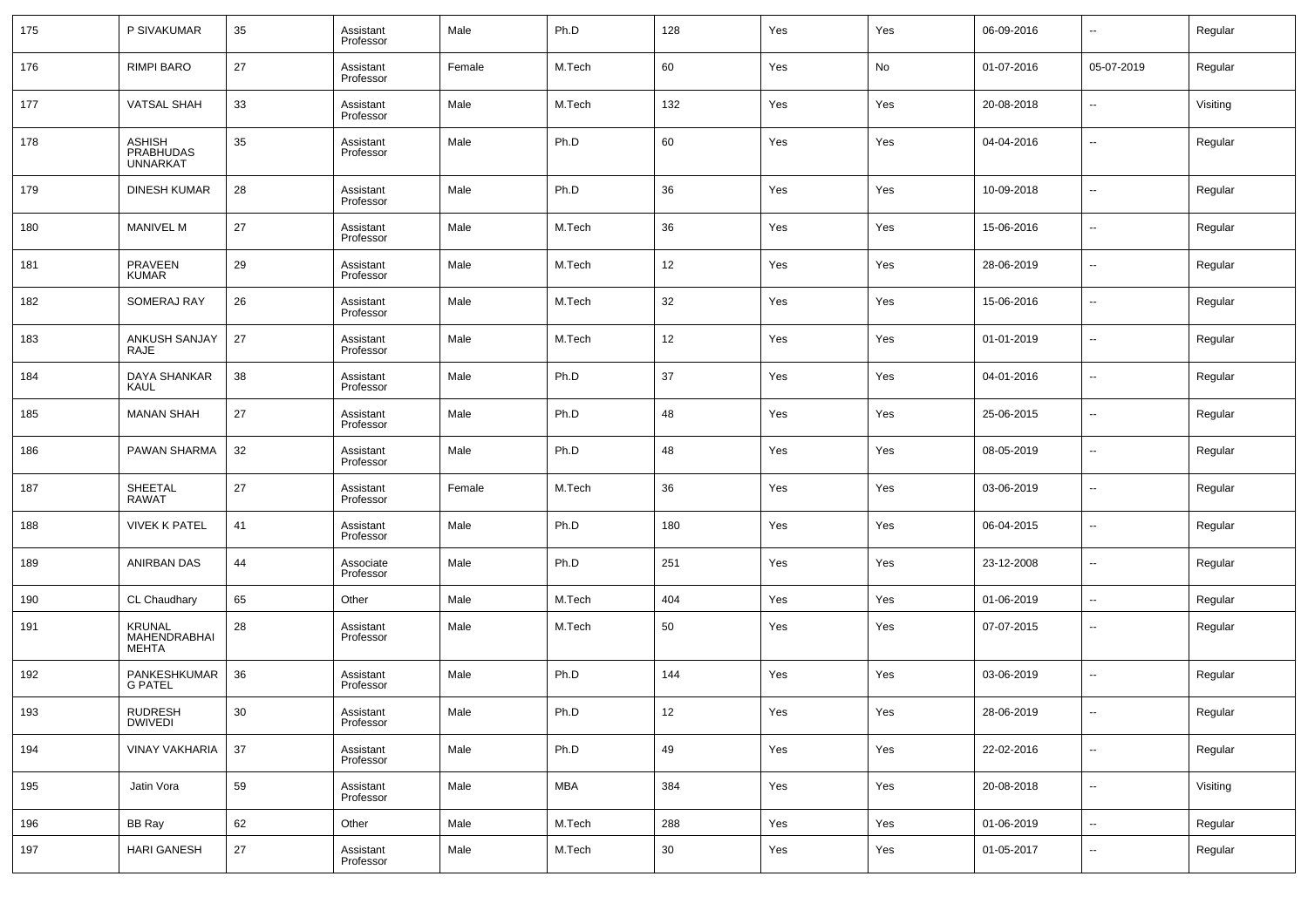| 198 | <b>MEERA RANA</b><br><b>KARAMTA</b>                   | 30 | Assistant<br>Professor | Female | M.Tech | 48  | Yes | Yes | 28-12-2015 | $\overline{\phantom{a}}$ | Regular                |
|-----|-------------------------------------------------------|----|------------------------|--------|--------|-----|-----|-----|------------|--------------------------|------------------------|
| 199 | <b>RAJESH GUJAR</b>                                   | 45 | Assistant<br>Professor | Male   | Ph.D   | 168 | Yes | Yes | 19-05-2011 | $\overline{\phantom{a}}$ | Regular                |
| 200 | SURENDRA SASI<br>KUMAR JAMPA                          | 31 | Assistant<br>Professor | Male   | Ph.D   | 36  | Yes | Yes | 01-02-2017 | $\overline{\phantom{a}}$ | Regular                |
| 201 | <b>ASHISH SARKAR</b>                                  | 57 | Associate<br>Professor | Male   | Ph.D   | 380 | Yes | Yes | 29-10-2007 | $\overline{\phantom{a}}$ | Regular                |
| 202 | <b>DISHANT M</b><br>PANDYA                            | 35 | Assistant<br>Professor | Male   | Ph.D   | 156 | Yes | Yes | 01-01-2014 | $\overline{\phantom{a}}$ | Regular                |
| 203 | <b>MANOJ KUMAR</b><br>PANDEY                          | 41 | Associate<br>Professor | Male   | Ph.D   | 175 | Yes | Yes | 20-09-2010 | $\overline{\phantom{a}}$ | Regular                |
| 204 | PRAVIN V<br><b>KODGIRE</b>                            | 43 | Associate<br>Professor | Male   | Ph.D   | 192 | Yes | Yes | 27-05-2011 | $\overline{\phantom{a}}$ | Regular                |
| 205 | SRIVASTAVA<br><b>ROHIT</b>                            | 32 | Assistant<br>Professor | Male   | Ph.D   | 72  | Yes | Yes | 01-08-2018 | $\overline{\phantom{a}}$ | Regular                |
| 206 | <b>AVIRUP MAULIK</b>                                  | 31 | Assistant<br>Professor | Male   | M.Tech | 60  | Yes | Yes | 03-06-2019 | $\overline{\phantom{a}}$ | Regular                |
| 207 | <b>GANGA PRASAD</b><br>PANDEY                         | 41 | Assistant<br>Professor | Male   | Ph.D   | 96  | Yes | Yes | 15-09-2016 | $\overline{\phantom{a}}$ | Regular                |
| 208 | <b>MANOJ SAHNI</b>                                    | 40 | Associate<br>Professor | Male   | Ph.D   | 168 | Yes | Yes | 31-12-2013 | $\overline{\phantom{a}}$ | Regular                |
| 209 | R<br>BALASUBRAMAN<br>IAN                              | 36 | Assistant<br>Professor | Male   | Ph.D   | 132 | Yes | Yes | 17-09-2014 | --                       | Regular                |
| 210 | <b>SSP SINGH</b>                                      | 60 | Other                  | Male   | M.Tech | 168 | Yes | Yes | 01-06-2010 | --                       | Adhoc /<br>Contractual |
| 211 | ANURAG<br>KANDYA                                      | 41 | Assistant<br>Professor | Male   | Ph.D   | 200 | Yes | Yes | 21-01-2015 | --                       | Regular                |
| 212 | DHANANJAYA<br><b>HACHCHAPPA</b>                       | 56 | Associate<br>Professor | Male   | Ph.D   | 372 | Yes | Yes | 11-06-2018 | --                       | Regular                |
| 213 | <b>MANISH KUMAR</b>                                   | 38 | Assistant<br>Professor | Male   | M.Tech | 22  | Yes | Yes | 30-07-2018 | --                       | Regular                |
| 214 | PRAGHNESHKU<br>MAR<br>JAGDISHCHAND<br><b>RA BHATT</b> | 41 | Associate<br>Professor | Male   | Ph.D   | 156 | Yes | Yes | 02-07-2018 | --                       | Regular                |
| 215 | SIDDHARTH S<br><b>JOSHI</b>                           | 33 | Assistant<br>Professor | Male   | Ph.D   | 132 | Yes | Yes | 10-12-2012 | $\overline{a}$           | Regular                |
| 216 | <b>VIVEK PANDYA</b>                                   | 44 | Professor              | Male   | Ph.D   | 288 | Yes | Yes | 17-01-2011 | Щ,                       | Regular                |
| 217 | ANIRBAN DEY                                           | 30 | Assistant<br>Professor | Male   | M.Tech | 102 | Yes | Yes | 04-07-2013 | $\overline{\phantom{a}}$ | Regular                |
| 218 | <b>CVS RAO</b>                                        | 68 | Assistant<br>Professor | Male   | Ph.D   | 436 | Yes | Yes | 20-08-2018 | $\overline{\phantom{a}}$ | Visiting               |
| 219 | KUSH MEHTA                                            | 30 | Assistant<br>Professor | Male   | Ph.D   | 90  | Yes | Yes | 17-06-2013 | н.                       | Regular                |
| 220 | PARNIKA<br>SHRIVASTAVA                                | 28 | Assistant<br>Professor | Female | Ph.D   | 12  | Yes | Yes | 03-06-2019 | $\overline{\phantom{a}}$ | Regular                |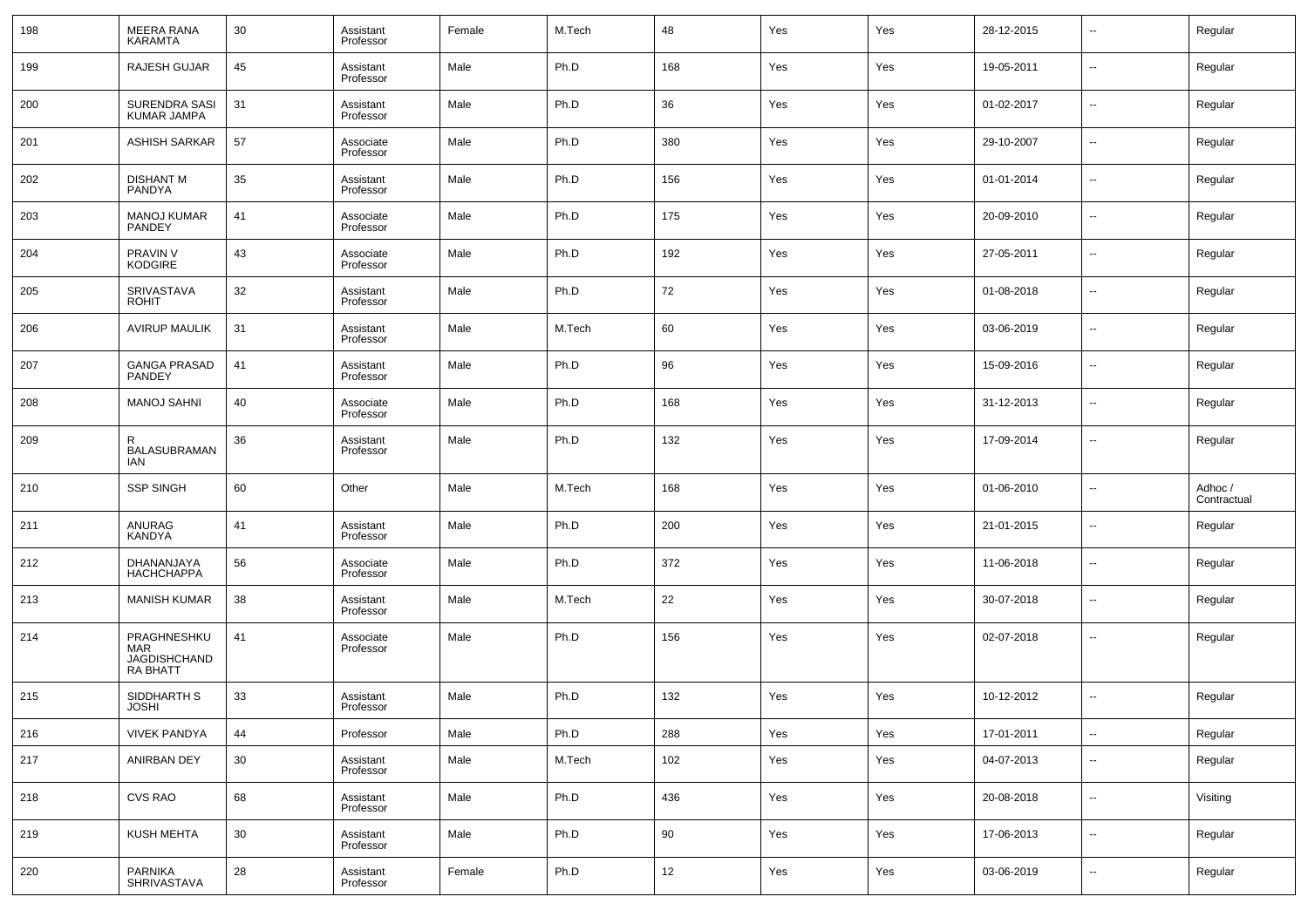| 221 | RV Marathe                                  | 64 | Other                                               | Male   | M.Tech     | 412 | Yes | Yes | 01-06-2019 | Ξ.                       | Regular  |
|-----|---------------------------------------------|----|-----------------------------------------------------|--------|------------|-----|-----|-----|------------|--------------------------|----------|
| 222 | <b>VIPIN S SHUKLA</b>                       | 28 | Assistant<br>Professor                              | Male   | M.Tech     | 53  | Yes | Yes | 11-02-2016 | --                       | Regular  |
| 223 | <b>AKS Rathore</b>                          | 60 | Other                                               | Male   | M.Tech     | 421 | Yes | Yes | 01-06-2019 | Ξ.                       | Regular  |
| 224 | <b>BIRANCHI</b><br>NARAYAN<br>SAHOO         | 35 | Assistant<br>Professor                              | Male   | Ph.D       | 24  | Yes | Yes | 05-06-2019 | $\overline{\phantom{a}}$ | Regular  |
| 225 | Jigar Pandya                                | 44 | Assistant<br>Professor                              | Male   | Ph.D       | 280 | Yes | Yes | 20-08-2018 | --                       | Visiting |
| 226 | NIRAV DINESH<br><b>KARELIA</b>              | 44 | Assistant<br>Professor                              | Male   | M.Tech     | 264 | Yes | Yes | 27-10-2015 | --                       | Regular  |
| 227 | RANJAN<br><b>SENGUPTA</b>                   | 62 | Other                                               | Male   | Ph.D       | 360 | Yes | Yes | 01-01-2019 | --                       | Regular  |
| 228 | <b>UTTAM KUMAR</b><br><b>BHUI</b>           | 50 | Associate<br>Professor                              | Male   | Ph.D       | 334 | Yes | Yes | 20-10-2008 | --                       | Regular  |
| 229 | ANANTHA SINGH<br>T S                        | 31 | Assistant<br>Professor                              | Male   | Ph.D       | 54  | Yes | Yes | 19-01-2015 | --                       | Regular  |
| 230 | CHAITANYAMOY<br><b>GANGULY</b>              | 72 | Other                                               | Male   | Ph.D       | 449 | Yes | Yes | 01-09-2015 | --                       | Regular  |
| 231 | KISHAN ASHOK<br><b>FUSE</b>                 | 28 | Assistant<br>Professor                              | Male   | M.Tech     | 52  | Yes | Yes | 06-07-2015 | --                       | Regular  |
| 232 | PANKAJ KUMAR<br>YADAV                       | 30 | Assistant<br>Professor                              | Male   | Ph.D       | 48  | Yes | Yes | 10-08-2017 | --                       | Regular  |
| 233 | <b>RONAK</b><br>OMPRAKASH<br><b>MOTIANI</b> | 28 | Assistant<br>Professor                              | Male   | M.Tech     | 65  | Yes | Yes | 01-07-2014 | --                       | Regular  |
| 234 | <b>VIDHI VYAS</b>                           | 27 | Assistant<br>Professor                              | Female | M.Tech     | 12  | Yes | Yes | 01-01-2019 | --                       | Regular  |
| 235 | Abhinav Sengupta                            | 33 | Other                                               | Male   | MBA        | 156 | Yes | Yes | 01-06-2017 | --                       | Visiting |
| 236 | Ajit Desai                                  | 57 | Other                                               | Male   | M.Tech     | 120 | Yes | Yes | 01-06-2015 | --                       | Visiting |
| 237 | Akhilesh Magal                              | 34 | Other                                               | Male   | M.Tech     | 132 | Yes | Yes | 01-06-2017 | Ξ.                       | Visiting |
| 238 | Ankur Kapoor                                | 31 | Other                                               | Male   | Ph.D       | 120 | Yes | Yes | 01-06-2016 | --                       | Visiting |
| 239 | Arpita Pandey                               | 32 | Other                                               | Female | <b>MBA</b> | 36  | Yes | Yes | 01-06-2017 | --                       | Visiting |
| 240 | <b>ASHUTOSH</b><br><b>MUDULI</b>            | 43 | Professor                                           | Male   | Ph.D       | 264 | Yes | Yes | 26-10-2009 | ÷.                       | Regular  |
| 241 | <b>ASIT ACHARYA</b>                         | 57 | Professor                                           | Male   | Ph.D       | 396 | Yes | Yes | 01-06-2018 | $\overline{\phantom{a}}$ | Regular  |
| 242 | C Gopalkrishnan                             | 75 | Dean / Principal /<br>Director / Vice<br>Chancellor | Male   | Ph.D       | 516 | Yes | Yes | 01-06-2014 | Ξ.                       | Regular  |
| 243 | Deepak Krishnan                             | 41 | Other                                               | Male   | <b>MBA</b> | 156 | Yes | Yes | 01-06-2017 | $\overline{\phantom{a}}$ | Visiting |
| 244 | <b>DGSHUKLA</b>                             | 69 | Other                                               | Male   | LLM        | 552 | Yes | Yes | 01-06-2017 | н.                       | Visiting |
| 245 | <b>Dhiren Desai</b>                         | 61 | Other                                               | Male   | MBA        | 468 | Yes | Yes | 01-06-2017 | ۰.                       | Visiting |
| 246 | DM PESTONJEE                                | 80 | Professor                                           | Male   | Ph.D       | 540 | Yes | Yes | 14-09-2009 | ۰.                       | Regular  |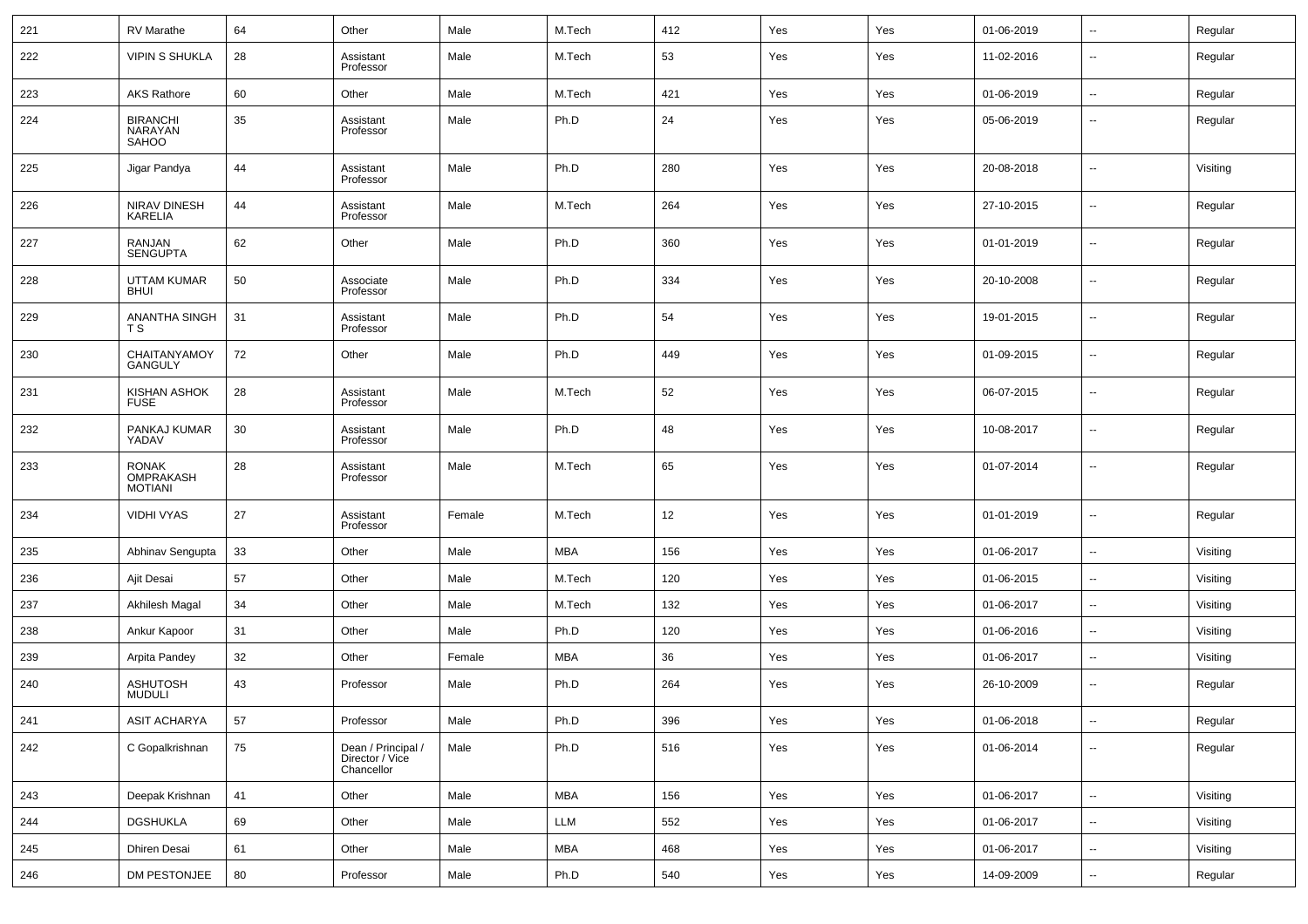| 247 | GMukhopadhyay                        | 40 | Other                  | Male   | M.Tech          | 219 | Yes | Yes | 01-06-2017 | $\overline{\phantom{a}}$     | Visiting |
|-----|--------------------------------------|----|------------------------|--------|-----------------|-----|-----|-----|------------|------------------------------|----------|
| 248 | Ingit Anand                          | 68 | Other                  | Male   | M.Tech          | 552 | Yes | Yes | 01-06-2015 | $\overline{\phantom{a}}$     | Visiting |
| 249 | Jayesh Ganatra                       | 54 | Other                  | Male   | <b>PGDM</b>     | 344 | Yes | Yes | 01-06-2015 | $\overline{\phantom{a}}$     | Visiting |
| 250 | Jignesh Shah                         | 33 | Other                  | Male   | CA              | 144 | Yes | Yes | 01-06-2017 | $\overline{\phantom{a}}$     | Visiting |
| 251 | KAUSHAL<br>KISHORE                   | 38 | Assistant<br>Professor | Male   | Ph.D            | 140 | Yes | Yes | 14-12-2009 | $\overline{\phantom{a}}$     | Regular  |
| 252 | <b>LALIT KUMAR</b><br><b>KHURANA</b> | 53 | Assistant<br>Professor | Male   | Ph.D            | 282 | Yes | Yes | 24-09-2009 | $\qquad \qquad \blacksquare$ | Regular  |
| 253 | Manish Thaker                        | 51 | Other                  | Male   | Ph.D            | 216 | Yes | Yes | 01-06-2017 | $\overline{\phantom{a}}$     | Visiting |
| 254 | Mayank Joshipura                     | 46 | Other                  | Male   | Ph.D            | 264 | Yes | Yes | 01-06-2017 | $\overline{\phantom{a}}$     | Visiting |
| 255 | NARAYAN<br><b>BASER</b>              | 42 | Associate<br>Professor | Male   | Ph.D            | 228 | Yes | Yes | 19-07-2016 | $\overline{\phantom{a}}$     | Regular  |
| 256 | Narayanan<br>Ayipuzha                | 55 | Other                  | Male   | MBA             | 132 | Yes | Yes | 01-06-2017 | $\overline{\phantom{a}}$     | Visiting |
| 257 | <b>NKPathak</b>                      | 71 | Other                  | Male   | <b>LLM</b>      | 588 | Yes | Yes | 01-06-2017 | $\overline{\phantom{a}}$     | Visiting |
| 258 | PATEL<br>AKASHKUMAR                  | 43 | Associate<br>Professor | Male   | Ph.D            | 264 | Yes | Yes | 16-01-2009 | $\overline{\phantom{a}}$     | Regular  |
| 259 | Piyush Sinha                         | 59 | Other                  | Male   | Ph.D            | 120 | Yes | Yes | 01-06-2017 | $\overline{\phantom{a}}$     | Visiting |
| 260 | PRAMOD<br>DAMODAR<br>PALIWAL         | 50 | Professor              | Male   | Ph.D            | 344 | Yes | Yes | 21-08-2006 | $\overline{\phantom{a}}$     | Regular  |
| 261 | Preeta Vyas                          | 68 | Other                  | Female | Ph.D            | 120 | Yes | Yes | 01-06-2017 | $\overline{\phantom{a}}$     | Other    |
| 262 | Priya Narayanan                      | 33 | Other                  | Female | <b>MBA</b>      | 66  | Yes | Yes | 01-06-2017 | $\overline{\phantom{a}}$     | Visiting |
| 263 | Radhi Nair                           | 61 | Other                  | Female | M.A             | 276 | Yes | Yes | 01-06-2017 | $\overline{\phantom{a}}$     | Visiting |
| 264 | Rahul Prasad                         | 32 | Other                  | Male   | <b>MBA</b>      | 132 | Yes | Yes | 01-06-2017 | $\overline{\phantom{a}}$     | Visiting |
| 265 | Rajesh Shah                          | 54 | Other                  | Male   | <b>MBA</b>      | 312 | Yes | Yes | 01-06-2017 | $\overline{\phantom{a}}$     | Visiting |
| 266 | Ravin Bhatt                          | 35 | Other                  | Male   | MSc(Statistics) | 180 | Yes | Yes | 01-06-2017 | $\overline{\phantom{a}}$     | Visiting |
| 267 | RGopichandran                        | 57 | Other                  | Male   | Ph.D            | 180 | Yes | Yes | 01-06-2017 | $\qquad \qquad \blacksquare$ | Regular  |
| 268 | Samarth Kaji                         | 54 | Other                  | Male   | MBA             | 192 | Yes | Yes | 01-06-2017 | $\overline{\phantom{a}}$     | Visiting |
| 269 | Sanjay<br>Chakraborty                | 46 | Other                  | Male   | Ph.D            | 252 | Yes | Yes | 01-06-2015 | $\overline{\phantom{a}}$     | Visiting |
| 270 | Sarabjit Butalia                     | 44 | Other                  | Male   | M.Sc.           | 264 | Yes | Yes | 01-06-2015 | $\qquad \qquad \blacksquare$ | Visiting |
| 271 | Sathiyanarayanan<br>A                | 54 | Other                  | Male   | MBA             | 324 | Yes | Yes | 01-06-2017 | $\overline{\phantom{a}}$     | Visiting |
| 272 | SATISH<br>CHANDRA<br>PANDEY          | 49 | Associate<br>Professor | Male   | Ph.D            | 301 | Yes | Yes | 01-08-2007 | $\overline{\phantom{a}}$     | Regular  |
| 273 | Satya Acharya                        | 59 | Other                  | Male   | Ph.D            | 432 | Yes | Yes | 01-06-2015 | $\overline{\phantom{a}}$     | Visiting |
| 274 | Shivani Trivedi                      | 32 | Other                  | Female | Ph.D            | 96  | Yes | Yes | 01-06-2017 | $\overline{\phantom{a}}$     | Visiting |
| 275 | Siddharth Lakhani                    | 37 | Other                  | Male   | ${\sf CA}$      | 48  | Yes | Yes | 01-06-2017 | $\overline{\phantom{a}}$     | Visiting |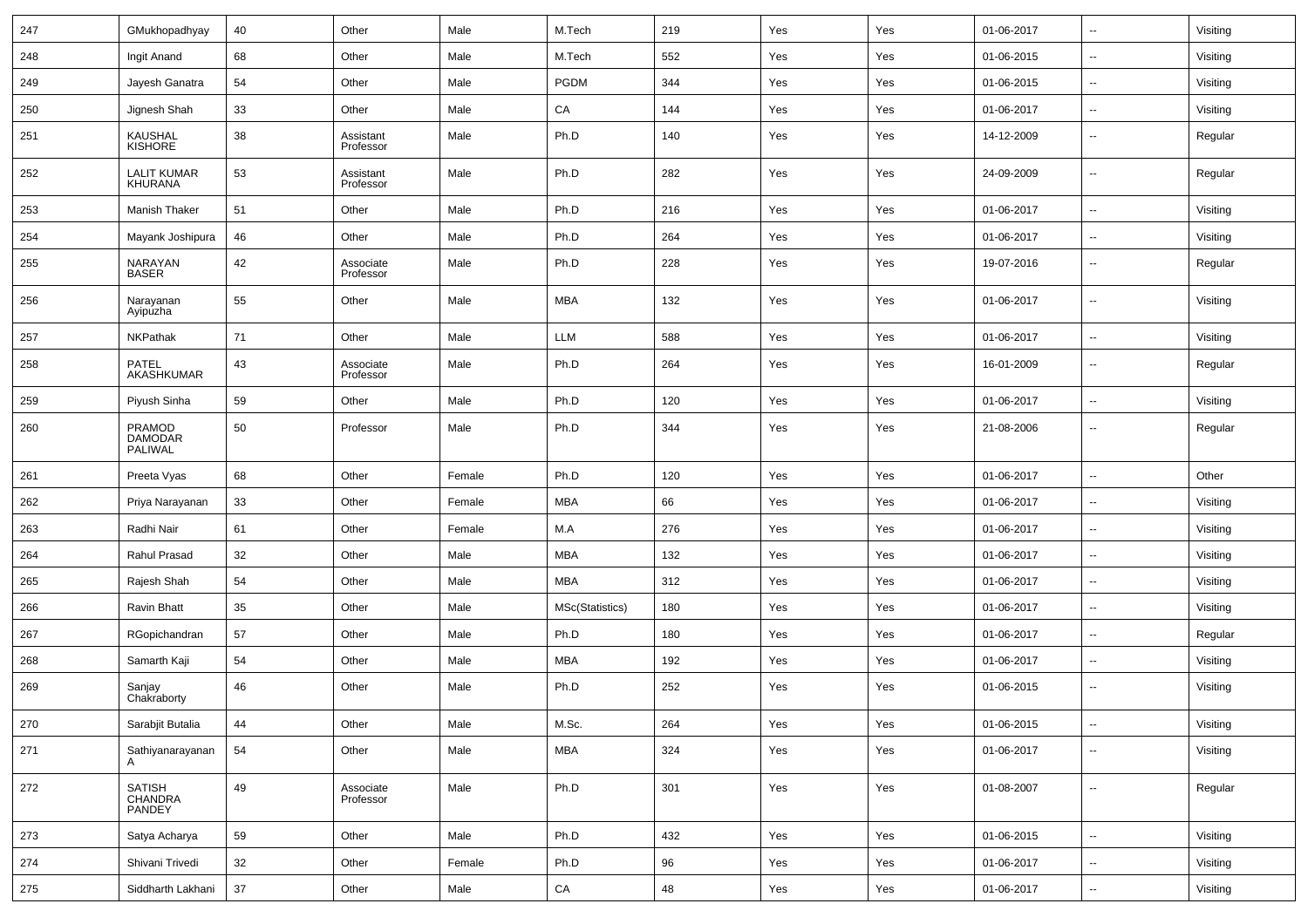| 276 | Siddharth Shukla                               | 59 | Other                  | Male   | PGDBM        | 300 | Yes | Yes | 01-06-2017 | $\overline{\phantom{a}}$ | Visiting |
|-----|------------------------------------------------|----|------------------------|--------|--------------|-----|-----|-----|------------|--------------------------|----------|
| 277 | <b>SOMDEB LAHIRI</b>                           | 62 | Professor              | Male   | Ph.D         | 428 | Yes | Yes | 10-09-2007 | $\overline{\phantom{a}}$ | Regular  |
| 278 | <b>SUDHIR</b><br>KHAJANSINH<br>YADAV           | 52 | Professor              | Male   | Ph.D         | 336 | Yes | Yes | 28-12-2006 | $\overline{\phantom{a}}$ | Regular  |
| 279 | Sushobhit Maity                                | 49 | Other                  | Male   | MBA          | 72  | Yes | Yes | 01-06-2017 | $\overline{\phantom{a}}$ | Visiting |
| 280 | <b>TANUSHRI</b><br><b>BANERJEE</b>             | 51 | Associate<br>Professor | Female | Ph.D         | 276 | Yes | Yes | 16-09-2011 | $\overline{\phantom{a}}$ | Regular  |
| 281 | VimalBabu                                      | 36 | Other                  | Male   | Ph.D         | 72  | Yes | Yes | 01-06-2017 | $\ddotsc$                | Visiting |
| 282 | Rajeshwari                                     | 22 | Other                  | Female | <b>B.COM</b> | 18  | Yes | Yes | 23-07-2018 | $\overline{\phantom{a}}$ | Visiting |
| 283 | Nitisha Sharma                                 | 35 | Other                  | Female | <b>B.COM</b> | 48  | Yes | Yes | 23-07-2018 | $\overline{\phantom{a}}$ | Visiting |
| 284 | Roshni Pahadi                                  | 35 | Other                  | Female | MBA          | 180 | Yes | Yes | 23-07-2018 | $\overline{\phantom{a}}$ | Visiting |
| 285 | Akshay<br>Chudasama                            | 22 | Other                  | Male   | LLB          | 24  | Yes | Yes | 23-07-2018 | $\overline{\phantom{a}}$ | Visiting |
| 286 | Richa Kashyap                                  | 31 | Other                  | Female | <b>PGDBM</b> | 108 | Yes | Yes | 23-07-2018 | $\overline{\phantom{a}}$ | Visiting |
| 287 | AMRITA<br><b>CHAKRABORTY</b>                   | 36 | Assistant<br>Professor | Female | M.A          | 12  | Yes | Yes | 01-08-2018 | $\overline{\phantom{a}}$ | Regular  |
| 288 | MUKUND KUMAR<br><b>DURGASHANKA</b><br>R SHUKLA | 48 | Assistant<br>Professor | Male   | MBA          | 108 | Yes | Yes | 14-09-2018 | $\overline{\phantom{a}}$ | Regular  |
| 289 | Rashmi Chauhan                                 | 33 | Other                  | Female | M.A          | 156 | Yes | Yes | 23-07-2018 | $\overline{\phantom{a}}$ | Visiting |
| 290 | <b>TAPAN KUMAR</b><br>PAL                      | 32 | Assistant<br>Professor | Male   | Ph.D         | 24  | Yes | Yes | 12-11-2018 | $\overline{\phantom{a}}$ | Regular  |
| 291 | Radhika Vyas                                   | 23 | Other                  | Female | M.A          | 24  | Yes | Yes | 23-07-2018 | $\overline{\phantom{a}}$ | Visiting |
| 292 | Reena Sharma                                   | 41 | Other                  | Female | M. Phil      | 120 | Yes | Yes | 23-07-2018 | $\overline{\phantom{a}}$ | Visiting |
| 293 | <b>GURWINDER</b><br>KAUR                       | 32 | Assistant<br>Professor | Female | M.A          | 3   | Yes | Yes | 03-06-2019 | $\overline{\phantom{a}}$ | Regular  |
| 294 | Parth Mehta                                    | 29 | Other                  | Male   | M.A          | 36  | Yes | Yes | 23-07-2018 | $\overline{\phantom{a}}$ | Visiting |
| 295 | Amrita Jaitawat                                | 29 | Other                  | Female | Ph.D         | 48  | Yes | Yes | 23-07-2018 | $\overline{\phantom{a}}$ | Visiting |
| 296 | Preeti Nakhat                                  | 32 | Other                  | Female | Ph.D         | 60  | Yes | Yes | 23-07-2018 | $\overline{\phantom{a}}$ | Visiting |
| 297 | Geetanjali Dutta                               | 39 | Other                  | Female | Ph.D         | 60  | Yes | Yes | 23-07-2018 | $\overline{\phantom{a}}$ | Visiting |
| 298 | Chintan Pathak                                 | 34 | Other                  | Male   | Ph.D         | 78  | Yes | Yes | 23-07-2018 | ۰.                       | Visiting |
| 299 | Ankur Sharma                                   | 37 | Other                  | Male   | M.Tech       | 31  | Yes | Yes | 23-07-2018 | $\overline{\phantom{a}}$ | Visiting |
| 300 | Nilesh Gol                                     | 42 | Other                  | Male   | <b>MCA</b>   | 98  | Yes | Yes | 23-07-2018 | $\overline{\phantom{a}}$ | Visiting |
| 301 | Madhvi Bhayani                                 | 27 | Other                  | Female | M.A          | 24  | Yes | Yes | 23-07-2018 | $\overline{\phantom{a}}$ | Visiting |
| 302 | Vedi Goenka                                    | 23 | Other                  | Female | M.Sc.        | 19  | Yes | Yes | 23-07-2018 | $\overline{\phantom{a}}$ | Visiting |
| 303 | Aditya Joshi                                   | 33 | Other                  | Male   | <b>MBA</b>   | 48  | Yes | Yes | 23-07-2018 | ۰.                       | Visiting |
| 304 | Ranjana Harish                                 | 69 | Other                  | Female | Ph.D         | 252 | Yes | Yes | 23-07-2018 | ۰.                       | Visiting |
| 305 | Yash Bhatt                                     | 29 | Other                  | Male   | M.Sc.        | 48  | Yes | Yes | 23-07-2018 | ۰.                       | Visiting |